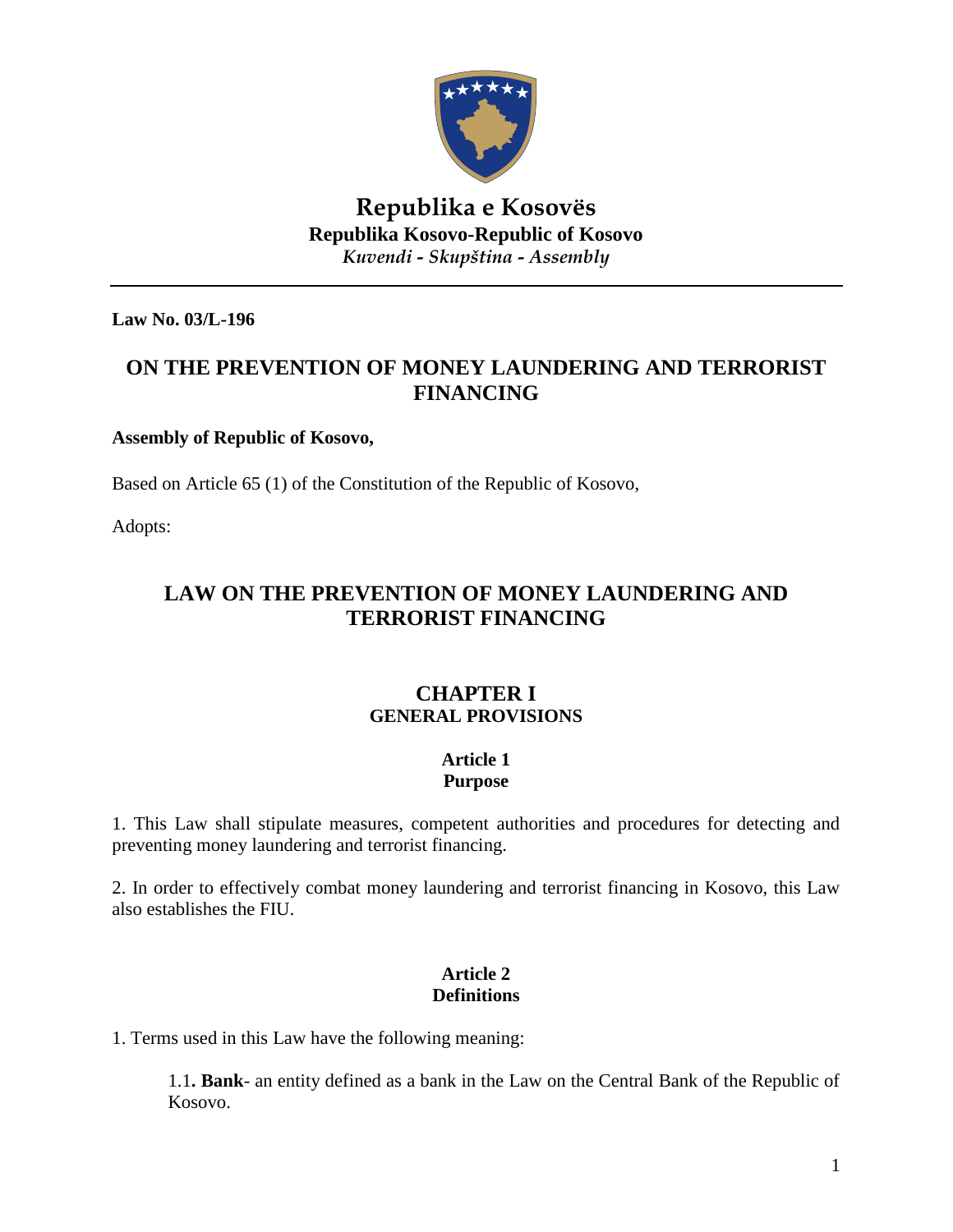1.2. **Beneficial owner**- the natural person who ultimately owns or controls a customer or an account, the person on whose behalf a transaction is being conducted, or the person who ultimately exercises effective control over a legal person or arrangement,

1.3. **Business organization**- the meaning given in Article 2 of the Law on Business Organizations (02/L-123).

1.4. **Business relationship**- a business, professional or commercial relationship which is connected with the professional activities of a reporting subject and which is expected, at the time when the contract is established, to have an element of duration

1.5. **BPK Regulation**- UNMIK Regulation No. 1999/20 of 15 November 1999, as amended, on the Banking and Payments Authority of Kosovo.

1.6. **Casino**- a premise destined for organizing the games of chance, which shall be organized in tables for play with balls, cubes or cards;

1.7. **CBK**- the Central Bank of the Republic of Kosovo;

1.8. **Certified accountant**- an accountant certified by a professional accounting association in accordance with section 6 of UNMIK Regulation No. 2001/30 of 29 October 2001 on the Establishment of the Kosovo Board on Standards for Financial Reporting and a Regime for Financial Reporting of Business Organizations;

1.9. **Client-** a person or entity which conducts a transaction with or uses the services of a bank, financial institution, lawyer, certified accountant, licensed auditor or tax advisor. The term "client" includes any owner or beneficiary or other person or entity on whose behalf the transaction is conducted or the services are received;

1.10. **Covered professional**- lawyers, notaries, certified accountants and licensed auditors, or tax advisor;

1.11. **Currency-** an exchange mean in form of a coin and a banknote, which circulates as a means of exchange;

1.12. **Entity**- a natural of legal entity that exists in a legally-recognized form, including but not limited to: a legal person, a business organization, an NGO, a political party, a trust, a socially-owned enterprise and a publicly-owned enterprise;

1.13. **FATF**- the "Financial Action Task Force" which means the unit for prevention of money laundry;

1.14. **FIU-** the Financial Intelligence Unit of Republic of Kosovo established according to Article 4 of this Law;

1.15. **Financial institution**- a person or entity that conducts one or more of the activities for or on behalf of a costumer including activities shown below: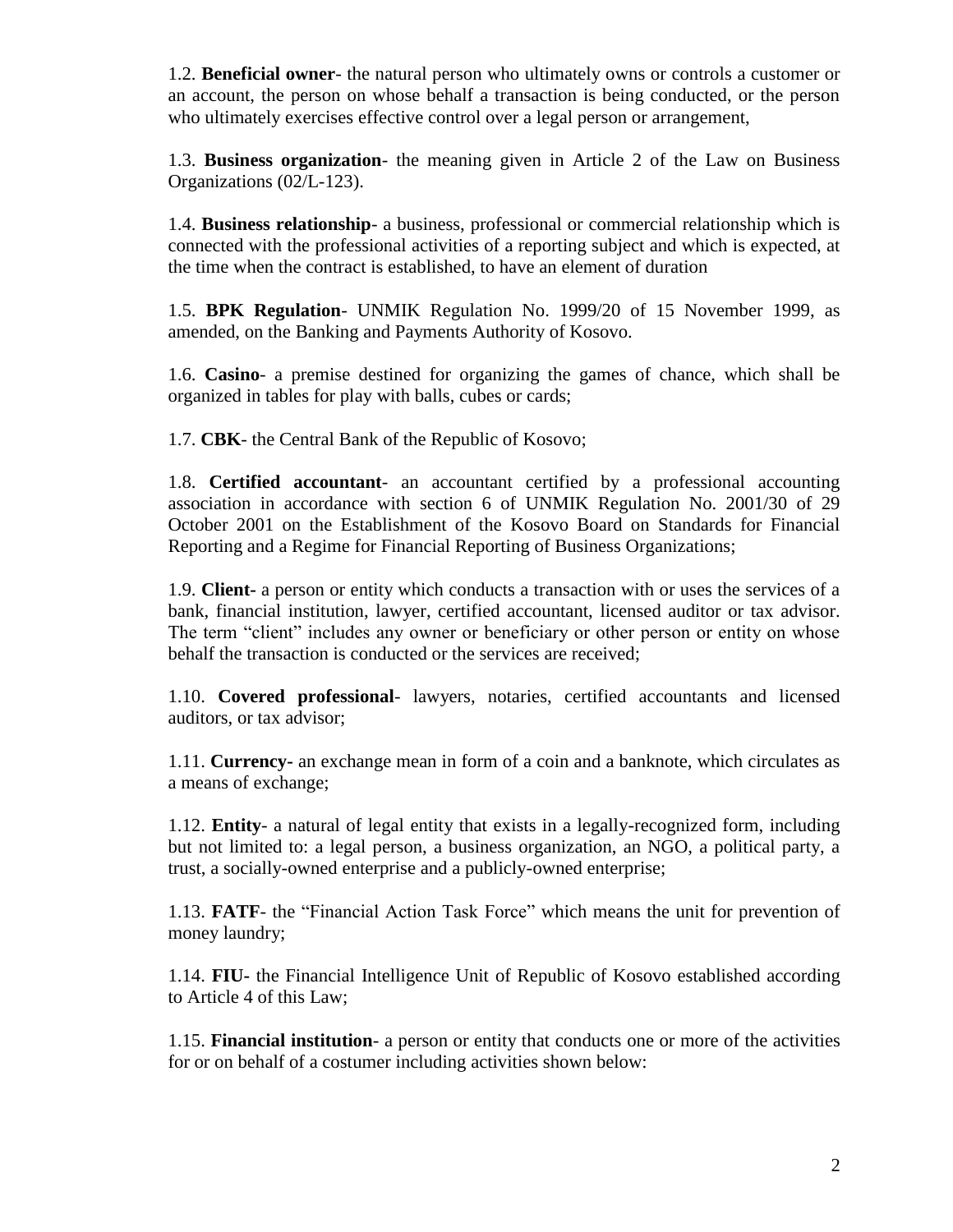1.151. lending, including but not limited to consumer credit; mortgage credit; factoring (business for buying cheques, obligations etc), with or without recourse; and finance of commercial transactions, including forfeiting;

1.15.2. financial leasing, except financial leasing arrangements related to consumer products;

1.15.3. transfer of currency or monetary instruments, by any means, including by an informal money transfer system or by a network of persons or entities which facilitate the transfer of money outside of the conventional financial institutions system;

1.15.4. money and currency changing;

1.15.5. issuing and managing means of payment, including but not limited to credit and debit cards, cheques, traveler's cheques, money orders and bankers' drafts, or electronic money;

1.15.6. financial guarantees and commitments;

1.15.7. trading on behalf of other persons or entities in one or more of the following:

1.15.7.1. money market instruments, cheques, bills, certificates of deposit, derivative products (coming from another activity etc);

1.15.7.2. foreign exchange;

1.15.7.3. exchange, interest rate and index instruments;

1.15.7.4. transferable securities; and

1.15.7.5. commodity futures trading;

1.15.8. individual and/or collective portfolio management;

1.15.9. participation in securities issues and the provision of financial services related to such issues;

1.15.10. safekeeping and administration of cash or liquid securities on behalf of other;

1.15.11. otherwise investing, administering or managing funds or money on behalf of other persons;

1.15.12. acting as an insurance company, life insurance company or intermediary of life insurances as defined in Article 1 of UNMIK Regulation No. 2001/25 of 5 October 2001 on Licensing, Supervision and Regulation of Companies and Insurance Intermediaries; and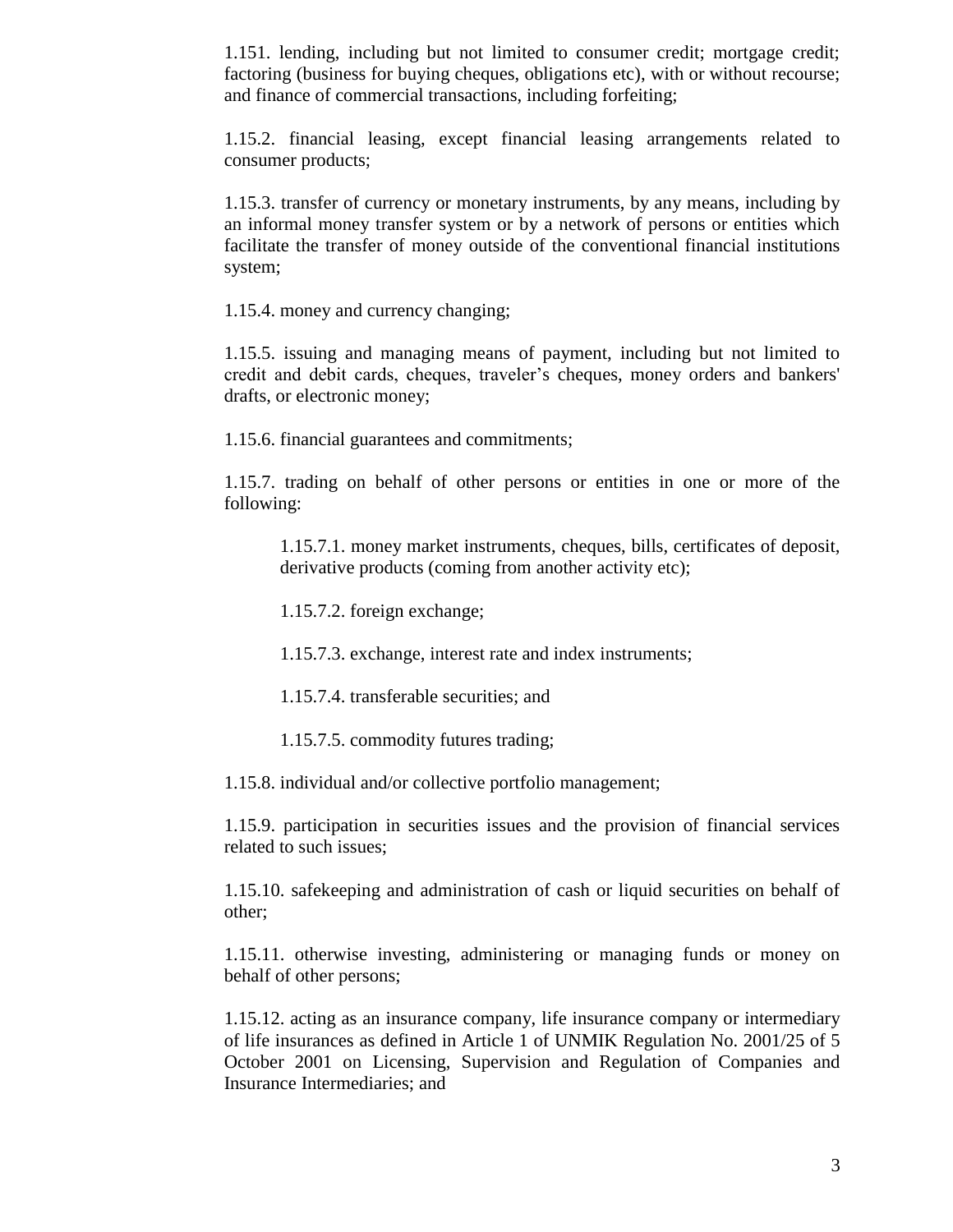1.15.13. acting as a fiduciary as defined in section 1 of UNMIK Regulation No. 2001/35 of 22 December 2001 on Pensions in Kosovo;

1.16. **Freezing**- prohibiting the transfer, conversion, disposition or movement of funds or other property on the basis of, and for the duration of the validity of, a decision of a judicial or other competent authority. The frozen funds or other property shall remain the property of the persons or entities that held an interest in the specific funds or other property at the time of freezing, and may continue to be administered by the financial institution";

1.17. **Licensed object of games of chance-** any premise where games of chance are organized and it can include but not limit to any hotel annex and spaces accompanied to it, retail selling points, warehouse or any other additional form of business property of or managed by the company licensed for games of chance and being a part of the general operation. This term includes also the sports bet subjects;

1.18. **Immovable property**- land, buildings and apartments;

1.19. **Immovable property right**- a right pertaining to immovable property, including ownership, mortgages, servitudes and rights of use of socially owned, publicly-owned and state-owned property;

1.20. **Lawyer-** any person who is enlisted in Bar Register in accordance with the Law on the Bar (03/L-117)

1.21. **Licensed auditor-** a person licensed as an auditor pursuant to section 1 of UNMIK Regulation No. 2001/30 of 29 October 2001 on the Establishment of the Kosovo Board on Standards for Financial Reporting and a Regime for Financial Reporting of Business Organizations;

1.22. **Monetary instruments**- currency, travellers' cheques, personal Cheques, bank cheques, payment orders, money orders, cashier's cheques of any Description, and/or investment securities or negotiable instruments, in bearer form or otherwise in such form that title thereto passes upon delivery;

1.23. **Money laundering**- any conduct for the purpose of disguising the origin of money or other property obtained by an offence and shall include:

1.23.1. conversion or any transfer of money or other property derived from criminal activity;

1.23.2. concealment or disguise of the true nature, origin, location, movement, disposition, ownership or rights with respect to money or other property derived from criminal activity.

1.24. **Notary**- in accordance with article 2.2 of the Law no. 03/L-10 on Notary is a professional lawyer, public official, appointed by the Ministry of Justice to perform the activities defined by the law.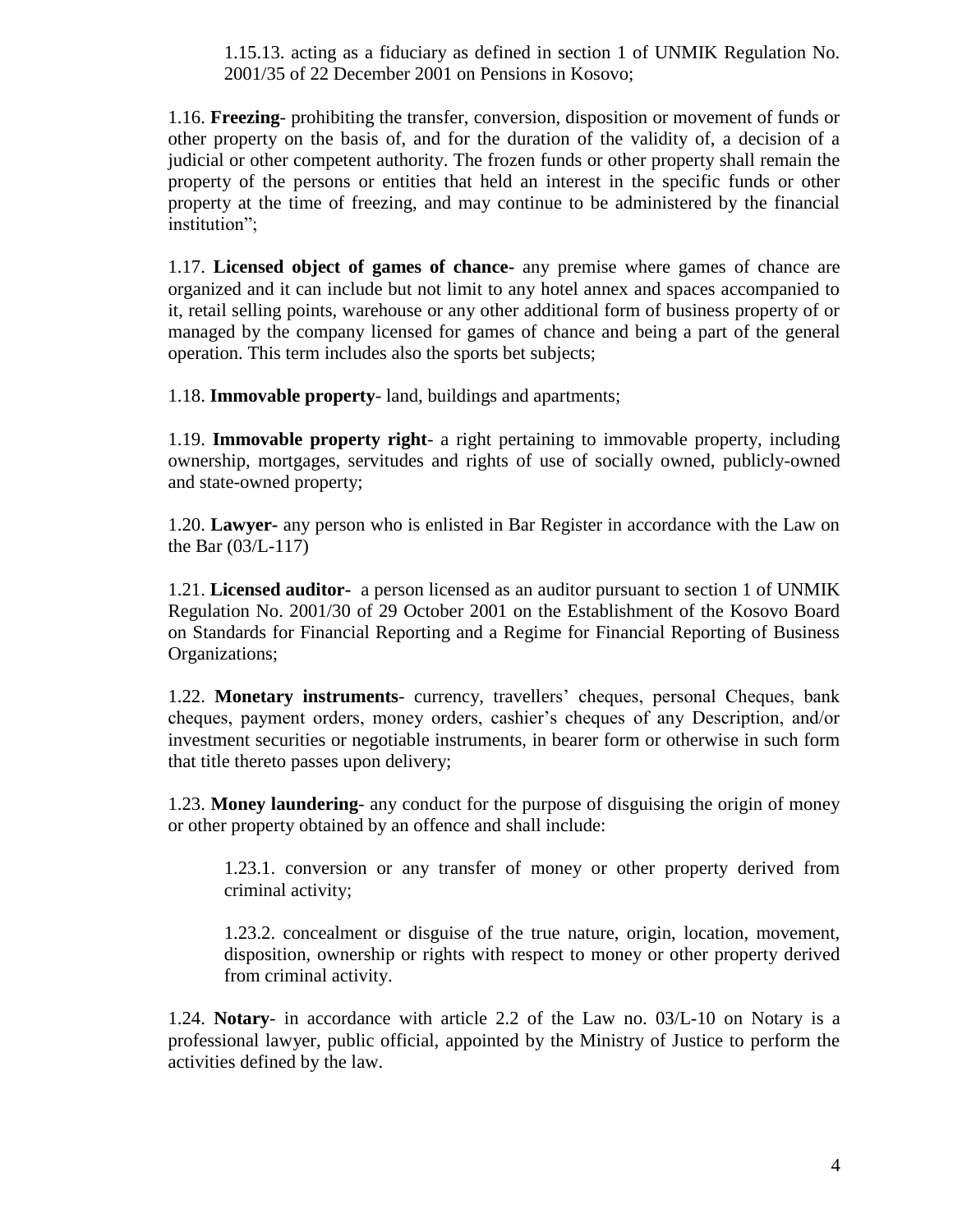1.25**. Non-Governmental Organization- (or "NGO")** in accordance with article 2 of the Law No 03/L-134 on Freedom of Association in Non-Governmental Organisations means any domestic association and foundation, as defined in Article 5 of this Law, or any foreign or international organization as defined in Article 7 of this Law.

1.26. **Politically Exposed Person**- any person who is or has been entrusted with prominent public functions in any country, as well as members of such person's family or those closely associated with him/her.

1.27. **Police-** the Kosovo Police Force; according to article 3 of the Law on Police Nr. 03/L-035.

1.28. **Predicate criminal offence**- any offence, which generates proceeds of crime.

1.29. **Proceeds of crime**- any property derived directly or indirectly from a predicate criminal offence. Property derived indirectly from a predicate criminal offence includes property into which any property directly derived from the predicate criminal offence was later converted, transformed or intermingled, as well as income, capital or other economic gains derived or realized from such property at any time since the commission of the predicate criminal offence;

1.30. **Property or Funds**- assets of every kind, whether corporeal or incorporeal, movable or immovable, and legal documents or instruments in any form, including electronic or digital, evidencing title to or interest in such assets, including but not limited to bank credits, traveler's cheques, bank cheques, money orders, shares, securities, bonds, drafts and letters of credit, and any interest, dividends or other income on or value accruing from or generated by such assets;

1.31. **Religious institutions**- all religions and their communities in Kosovo according to Article 5.4 of the UNMIK Regulation 2006/48 On the Promulgation of the Law on Freedom of Religion in Kosovo adopted by the Assembly of Kosovo.

1.32. **Reporting subject**- means a person or entity required to make reports to the FIU, as are defined in Article 16 of this Law.

1.33. **Seizing-** prohibiting the transfer, conversion, disposition or movement of funds or other property on the basis of, and for the duration of the validity of, a decision of a judicial or other competent authority. The seized funds or other property shall remain the property of the person or entities that held an interest in the specific funds or other property at the time of seizure, but shall be administered by the judicial or other competent authority;

1.34. **Shell bank**- a bank, or an institution engaged in equivalent activities, established in a Country where it has no physical presence, which makes possible to exercise an actual direction and management without being affiliated with any regulated financial group;

1.35. **Suspicious act or transaction**- an act or transaction that generates a reasonable suspicion that the property involved in the act or transaction is proceeds of crime and shall be interpreted in line with any guidance issued by the FIU on suspicious acts or transactions;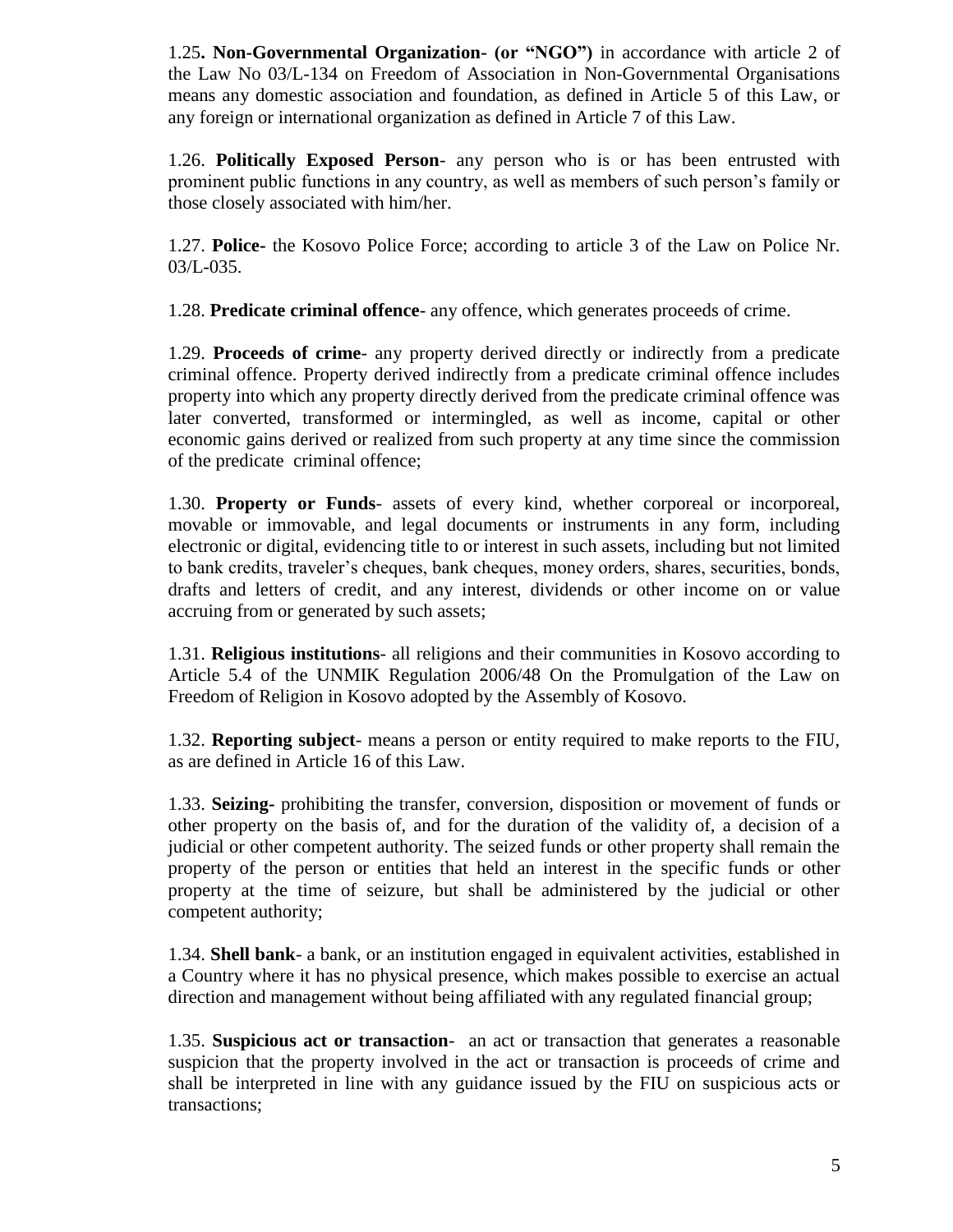1.36. **Terrorist financing**- the provision or collection of funds, by any means, directly or indirectly, with the intention that they should be used or in the knowledge that they are to be used, in full or in part, in order to carry out any of the offences within the meaning of Articles 112 and 113 of the Criminal Code of Kosovo and within the specific definitions provided by FATF in the Special Recommendation II.

1.37. **Payable through** - correspondent accounts used directly by a third party to transact business in their own behalf.

1.38. **Wire transfer**- any transaction carried out on behalf of an originator person both natural and legal through a financial institution by electronic means with a view to making an amount of money available to beneficiary person at another financial institution.

1.39. **Management Board-** the board comprised of the members from different institutions who shall oversee the work and ensure the independence of the FIU.

### **Article 3 Special Prosecution Office**

The crimes listed in Article 26, 27 and 28 of this Law, fall within the exclusive competence of the Special Prosecution Office of the Republic of Kosovo established by Law No 03/L-052 on the Special Prosecution Office of the Republic of Kosovo.

### **CHAPTER II THE FINANCIAL INTELLIGENCE UNIT**

### **Article 4 Status of the FIU**

In order to effectively combat money laundering and terrorist financing in Kosovo, this Law also establishes the FIU within the Ministry of Finance and Economy (MFE) as a central independent national institution responsible for requesting, receiving, analyzing and disseminating to the competent authorities, disclosures of information which concern potential money laundering and terrorist financing.

#### **Article 5 The Management Board**

1. Through promulgation of this law by the Assembly of Kosovo the Management Board ("the Board") of the Financial Intelligence Unit is established. The Board shall oversee and ensure independence of the FIU. The Board has no executive or enforcement powers vis a vis the FIU.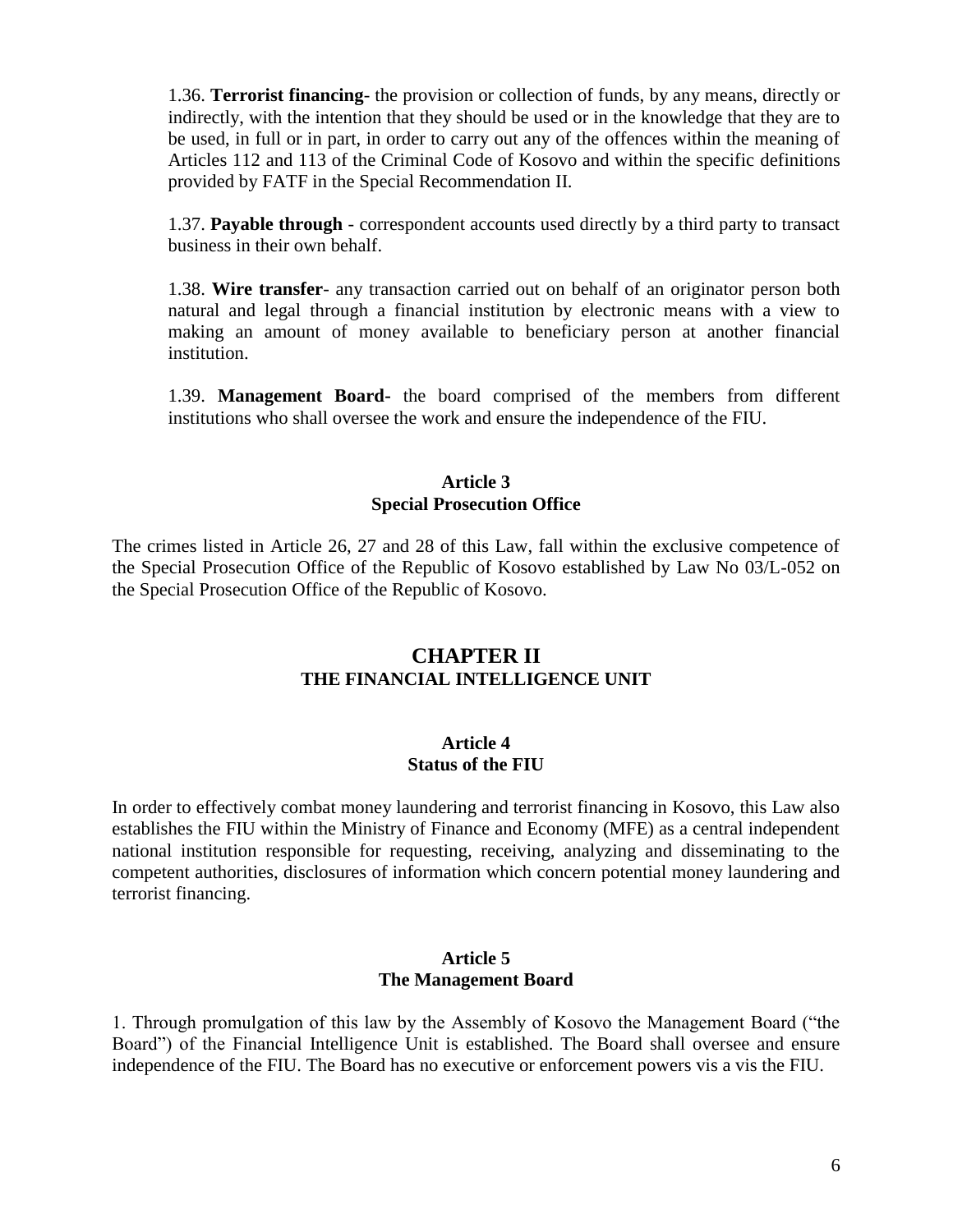2. The Management Board is comprised of the Minister of Economy and Finance who shall serve as the Chair of the Board. Other members of the Board shall include, ex officio, the Minister of Internal Affairs, the Chief Prosecutor of Kosovo, the Director-General of the Kosovo Police, the Director of the Tax Administration, the Director-General of the Customs of Kosovo, the Managing Director of the Central Bank of the Republic of Kosovo.

3. The Board shall meet at least twice a year.

### **Article 6 Duties and Competences of the Board**

1. The Board is authorized to:

1.1. review, approve and reject the reports of the FIU prepared according to paragraph 1 Article 10 of this law. If the Board rejects such a report, it shall provide the Director of the FIU with a detailed written explanation of the reasons for such rejection and a clear indication of the deficiencies that must be corrected;

1.2. oversee and periodically assess the performance of the Director of the FIU;

1.3. appoints and/or dismisses the Director of the FIU;

1.4. determine the budget of the FIU upon proposal of the Director FIU;

1.5. control and oversee the wealth stated by the Director of the FIU and the conflict of interest cases, in accordance with the rules and procedure foreseen by the Law Preventing Conflict of Interest in Exercising Public Function, Law on Declaration of Assets and Gifts of the Senior Public Officials and other relevant articles of the legislation in Kosovo.

### **Article 7 No interference**

The Board has no right to interfere in any way in FIU ongoing cases.

### **Article 8 Organization of the Board and Decision-making Procedures**

1. The Chair shall represent the Board in public and shall appoint an MFE Official to serve as the Secretary of the Board.

2. The Board shall make decisions by majority vote. The Board shall have a quorum to make a decision if at least five (5) Board members are present at a duly called and noticed meeting at the time the decision is made.

3. If it becomes necessary for the Board to meet in the absence of the Chair, the Minister of Interior shall chair the meeting.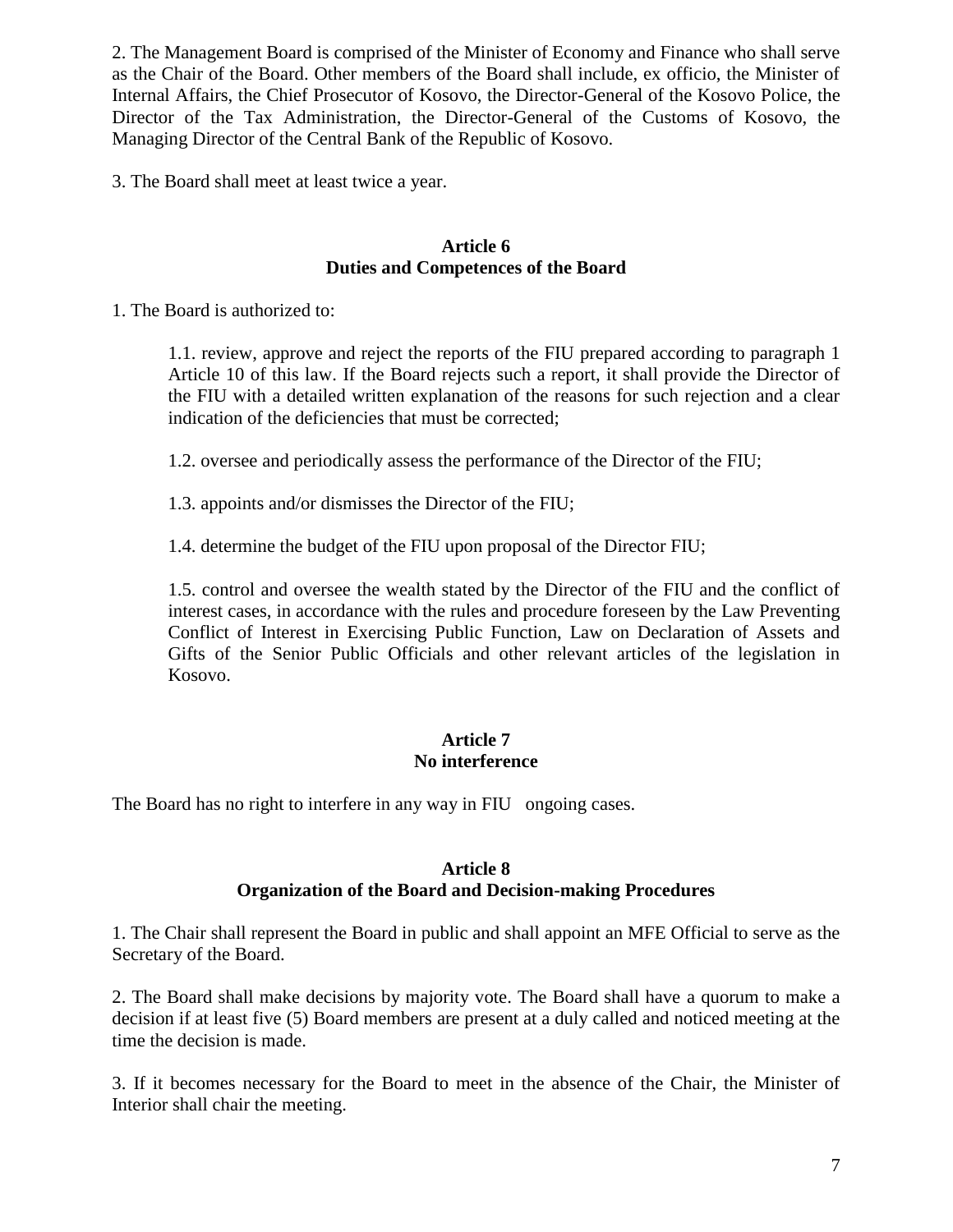4. The Board shall prepare and adopt its own rules and procedures.

### **Article 9 Competencies of the Chairman**

1. The Chairman shall be responsible for:

1.1. performing all functions vested in him/her by law and delegated to him/her by the Board;

1.2. conducting the ordinary business of the Board in accordance with any decisions or instructions duly adopted by the Board; and

### **Article 10 Competencies and Responsibilities of the Director FIU vis a vis the Board**

1. Fifteen (15) days prior to each Board meeting once a year, the Director of the FIU shall provide each and every member of the Board with an up-to-date written report summarizing:

1.1. the administrative, executive, and regulatory activities and decisions of the FIU;

1.2. all aspects of the financial management, revenues and expenditures of the FIU. If a majority of the members of the Board determine that there are reasons to be believe that the FIU is not complying or has not complied with one or more provisions of the present law or another normative act applicable in Kosovo, the Board shall refer the respective matter of non-compliance to the Auditor General of Kosovo and request him/her to carry out an audit, which shall be presented to the Assembly of Kosovo;

1.3. the FIU director is not under any obligation to disclose any information which could jeopardize the operational side of the work of the FIU.

### **Article 11 Director of the FIU**

1. The FIU is headed by a Director who is responsible for directing and managing the FIU.

2. The Director of the FIU shall appoint a senior official from within the FIU to replace him in times of absence and/or in case of the Director's non-ability to perform his/her duties.

3. The Director of the FIU shall be appointed by the Board, upon proposal of the Ministry of Finance and Economy, on the basis of demonstrated knowledge, professionalism and experience and must:

3.1. be a person with high moral integrity and professionalism;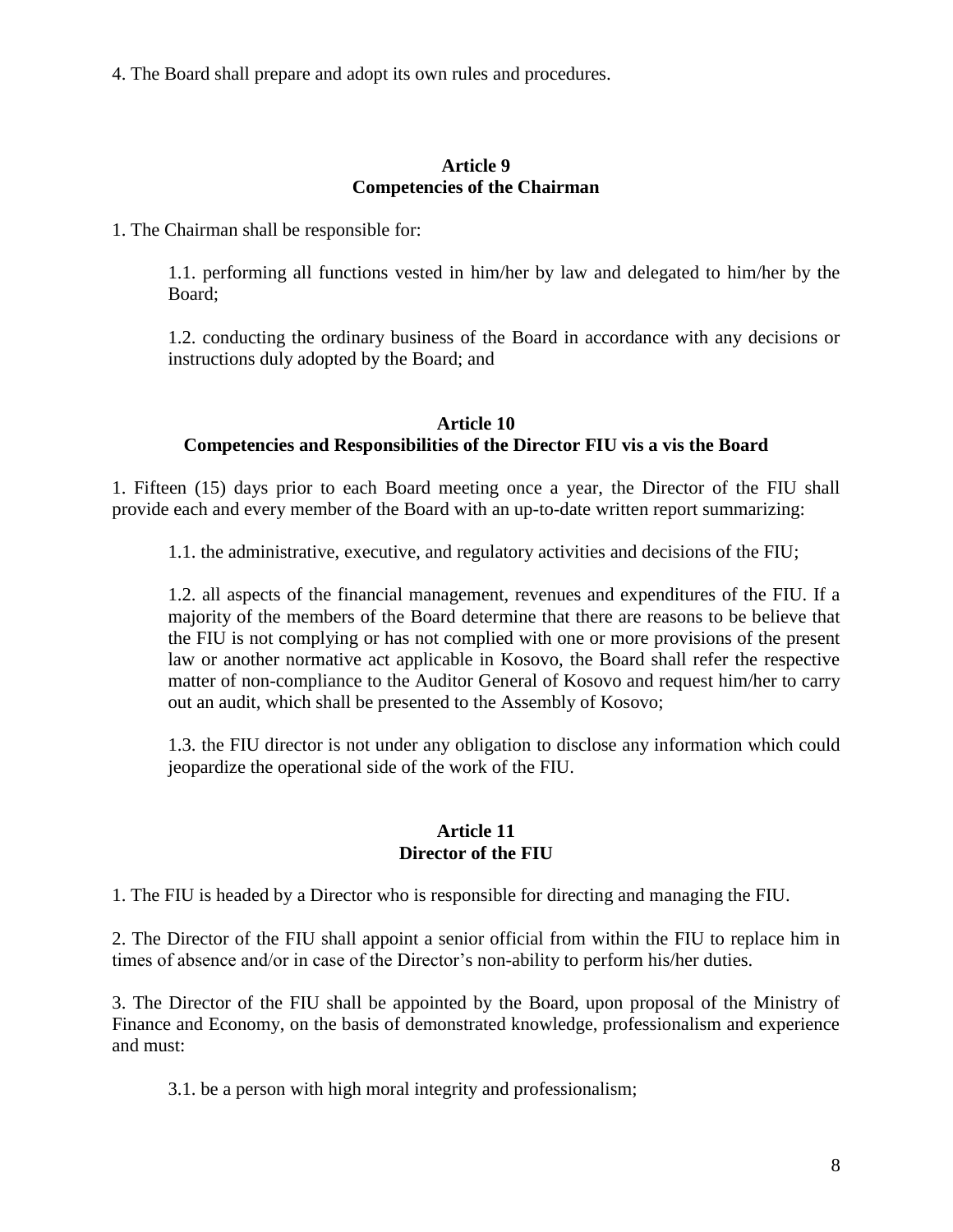3.2. have a university degree in a relevant field of expertise;

3.3. have at least five (5) years of substantial relevant professional experience;

3.4. not:

3.4.1. hold a political position in the Government of the Republic of Kosovo, the Assembly of Kosovo, a local authority, political party or a trade union;

3.4.2. have a direct or indirect interest in a "reporting subject";

3.4.3. have a conflict of interest according to the Law on Conflict of Interest.

4. The Minister of Economy and Finance shall ensure open and transparent selection process of the Director, according to the procedures set in Article 12 of this law.

5. No person may become or remain a Director if he/she has been convicted of a crime which is punishable by a sentence of imprisonment of six (6) months or more.

6. For the purpose of clarity, the Director of the FIU shall be an "official" in compliance with the Law on Conflict of Interests.

7. The mandate has duration of three (3) years and can be renewed.

8. Six (6) months prior to expiration of the mandate of the serving Director, the Ministry of Finance and Economy shall initiate the procedure for the selection of new Director through an open, public, impartial and transparent selection and interviewing process for candidates including:

8.1. widely publicizing the vacancy with details of the post, its location, job description, salary, duration of contract, a brief description of the qualifications, skills, expertise and personal qualities required and a clear explanation of the application and selection procedures which will be followed;

8.2. ensuring that the selection procedure is open, competitive, non-discriminatory, fair, objective and transparent based upon a pre-determined set of essential qualifications and skills.

### **Article 12 Selection procedures for the Director of the FIU**

1. The MFE shall make a pre-selection of most suitable candidates that best meet the criteria established by the Law and shall shortlist at least two (2) candidates.

2. The MFE shall submit to Board the names of the short listed candidates with a report detailing based on which criteria the pre selection took place.

3. The Board appoints the Director of the FIU among the short listed candidates by the MFE.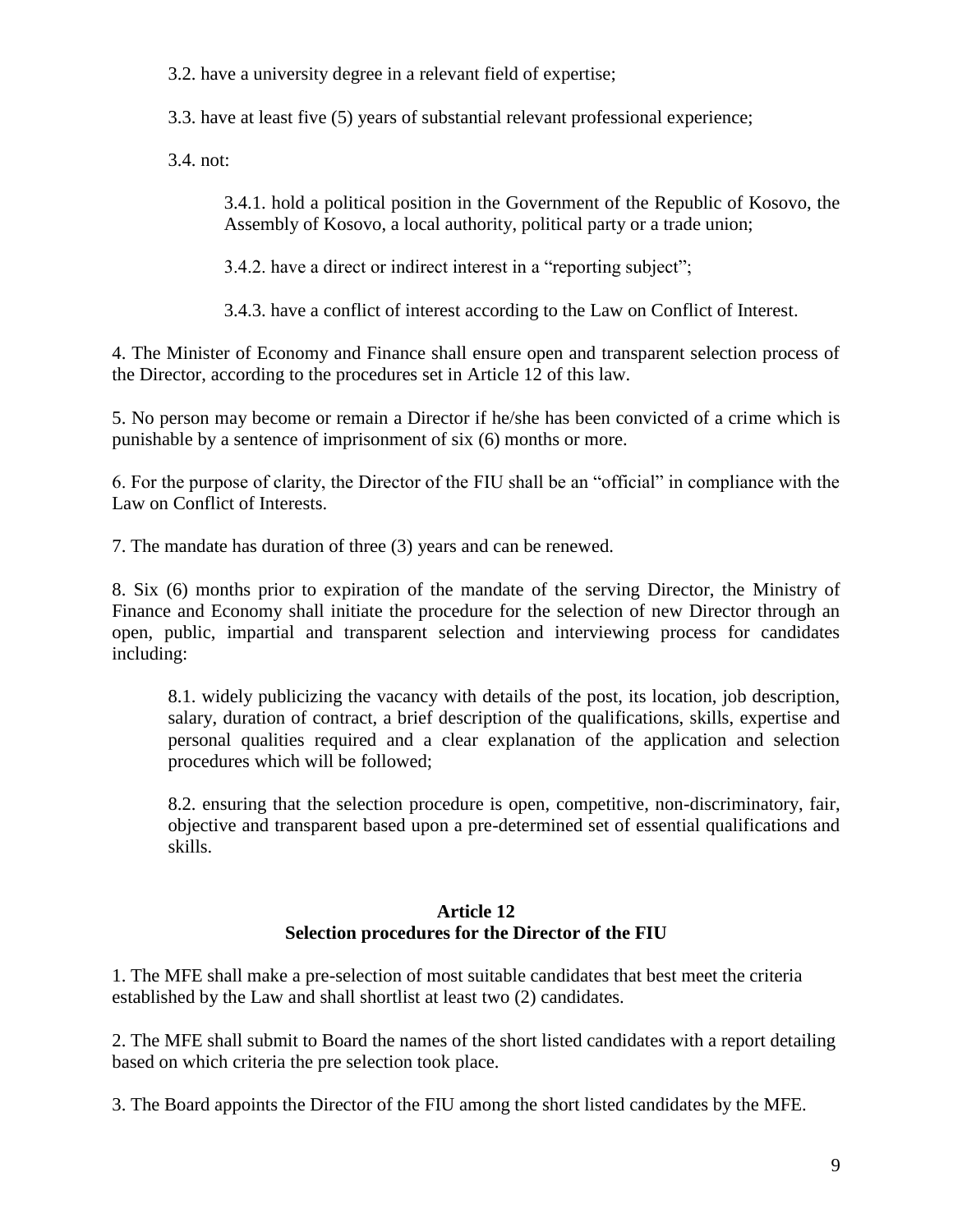### **Article 13 Dismissal and suspension of Director of the FIU**

1. The Director of the FIU may be dismissed through the same process by which he or she was appointed.

2. The Director of the FIU may be dismissed:

2.1. if he is convicted of a criminal act;

2.2. as a result of permanent loss of the ability to perform his job for a period of more than three (3) months;

2.3. if he/she is found to have exercised the duties of the office in contravention of the law or in a manner likely to bring the FIU into public or judicial disrepute because of serious professional misconduct or grossly improper personal behavior.

3. The Director of the FIU may be suspended:

3.1. if he/she does not seek the prior approval of the Managing Board before joining any organization or group; failure to report may be grounds for suspension of the FIU Director.

3.2. if he/she holds any other employment during their tenure as the FIU Director.

3.3. if he/she is engaged in any industrial action or any other form of collective work stoppage.

3.4. if he/she without the prior agreement of the Management Board, gives public statements or otherwise comments on the work of the FIU, or in any case provides information to unauthorized persons on data, documents, contacts, intentions, knowledge or personnel of the FIU.

3.5. if he/she pursues or accepts any gain, benefit, monetary advantage, or illegal service for themselves or others, other than those provided by this Law.

3.6. if he/she violates any of the provisions of this Article or of this Law which otherwise shall be considered grounds for suspension and/or termination of employment pursuant to this Law.

### **Article 14 Duties and Competencies of the FIU**

1. The FIU is authorized to receive and proceed:

1.1. receive and analyze reports and information:

1.1.1. made or kept under Articles 16 to 28 of this law,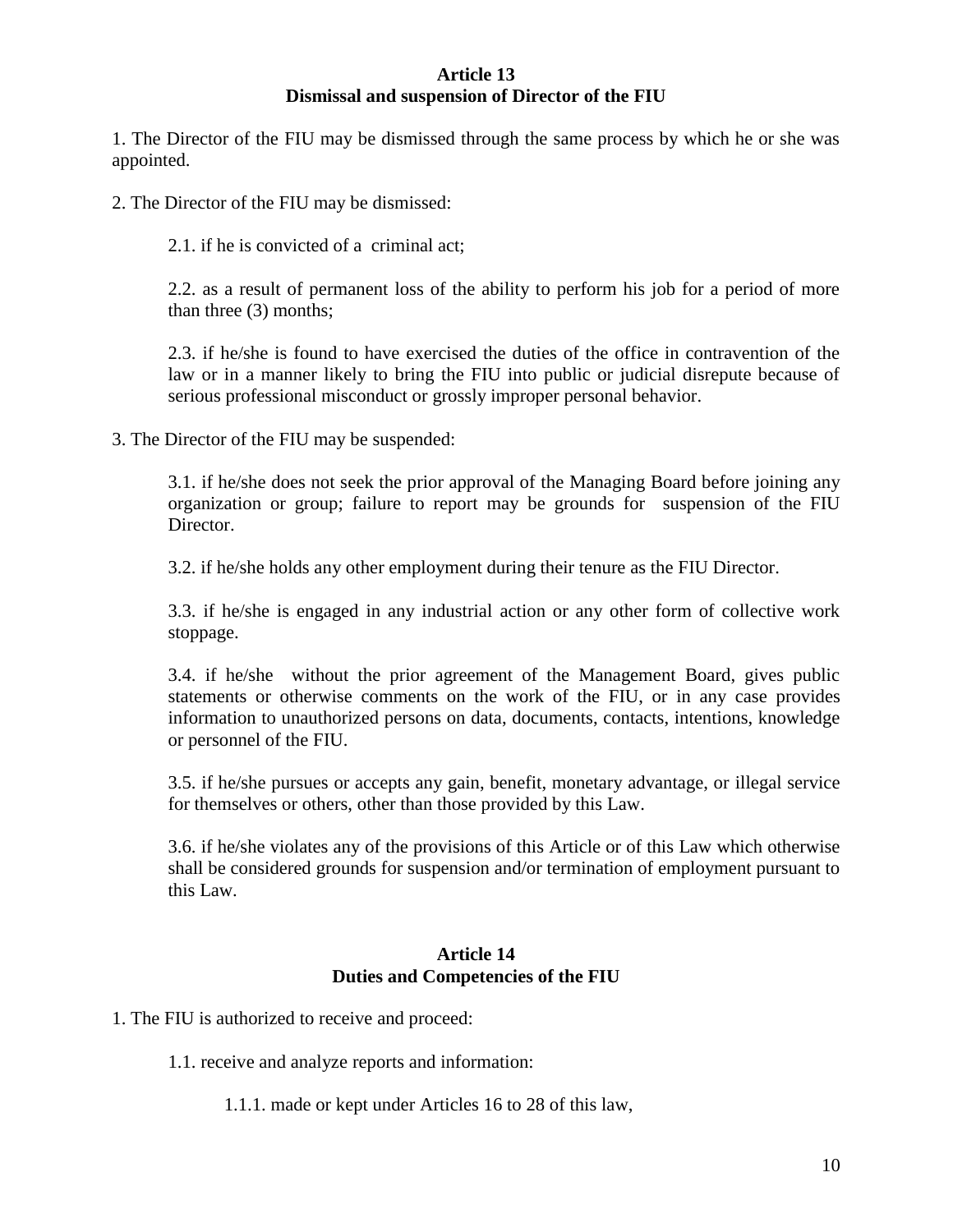1.1.2. provided to the FIU by bodies from FIU foreign countries with similar functions, from courts or responsible authorities for implementation of the law including intergovernmental and international organization the public or governmental bodies, and

1.1.3. voluntarily provided to the FIU concerning suspicions of money laundering or of the financing of terrorist activities;

1.2. collect information that is relevant to money laundering activities or the financing of terrorist activities and that is publicly available (including through commercially available databases);

1.3. for purposes of analyzing suspected money laundering or financing of terrorist activities, request and receive records, documents and information from public or governmental bodies or any international or intergovernmental body or organization (in Kosovo) concerning a person, entity, property or transaction;

1.4. and requires data, documents and information related to specific requests of data or analyses from legal obligators, which should be offered precisely for inspection by FIU and to allow their coping and reproduction, only for the use of a unit. Legal obligators who refuse such requests should within three (3) days be informed about the request of FIU, send it in written their reasons for refusal. After this, the FIU shall decide and notify the legal obligor whether he/she is or is not in compliance with obligations foreseen in this provision.

1.5. the FIU and other bodies and institutions in Kosovo shall be obliged to mutually cooperate and assist one another in performing their duties and shall coordinate activates within their competence, consistent with the applicable laws.

1.6. create and maintain a database of all information collected or received relating to suspected money laundering or financing of terrorist activities and such other materials as are relevant to the work of the FIU;

1.7. may, spontaneously or upon request, share information with any foreign counterpart agency that performs similar functions and is subject to similar confidentiality obligations, regardless of the nature of the agency, subject to reciprocity. The information provided shall be used only with the consent of the agency and only for the purposes of combating money laundering, predicate offences and financing of terrorism;

1.8. compile statistics and records and based thereon make recommendations to the Minister of Economy and Finance the Minister of Justice, the police, the Kosovo Customs in Kosovo and/or other relevant persons or bodies regarding measures which may be taken and legislation which may be adopted to combat money laundering and the financing of terrorist activities;

1.9. make such reports public as will be helpful in carrying out its tasks;

1.10. organize and/or conduct training regarding money laundering, the financing of terrorist activities and the obligations of reporting subjects;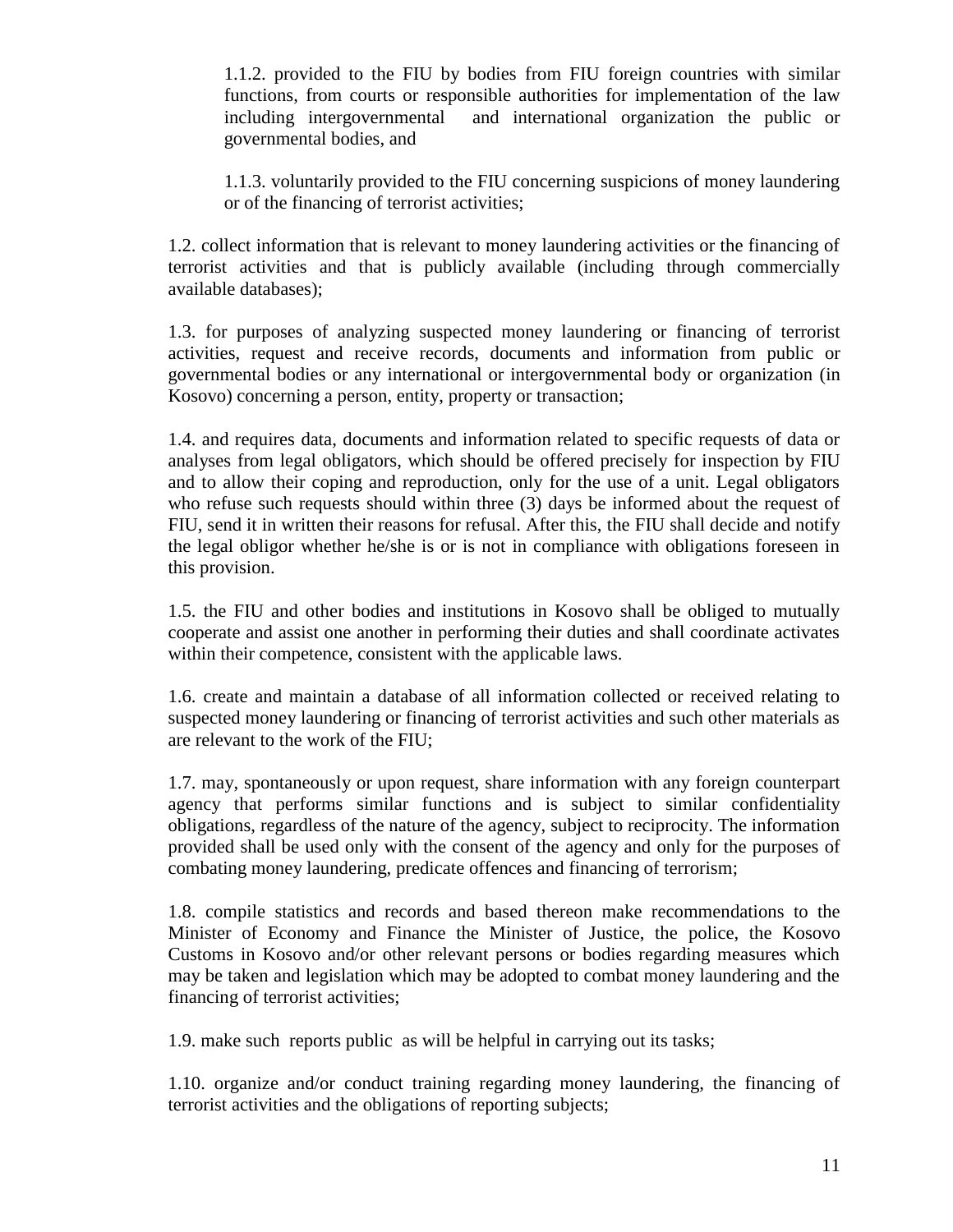1.11. disseminate, in accordance with provisions of this Article, reports and any necessary information to the relevant authorities;

1.12. issue administrative directives, instructions and guidance on issues related to ensuring or promoting compliance with this Law, including but not limited to:

1.12.1. the use of standardized reporting forms;

1.12.2. about suspicious acts or transitions, including the nature of suspicious acts or transactions for the purposes of this Law, and the development of lists of indicators of such acts and transactions;

1.12.3. the exemption of persons or entities or categories of persons or entities from reporting obligations under this Law and the methods of reporting such exemptions;

1.13. request documents and information in accordance with this Law;

1.14. for the purpose of sub-paragraph 1.7 of this paragraph, the FIU may enter into an agreement or arrangement with a foreign counterpart agency that perform similar functions and is subject to similar secrecy obligations;

1.15. issue instructions to reporting subjects in accordance with this Law including instructions not to carry out a transaction;

1.16. perform other functions in accordance with this Law.

1.17. the staff of the FIU shall be required to keep confidential any information obtained within the scope of their duties, even after the cessation of those duties within the FIU. Such information may only be used for the purposes provided for in accordance with the law.

### **Article 15 Disclosure and Dissemination of Information and Records by the FIU**

1. The FIU may only disclose the following information, or records containing such information in accordance with paragraph 2 of this Article:

1.1. any data concerning a person or entity which is a subject of a report held by the FIU that would directly or indirectly identify the person or entity, including but limited to a name or address;

1.2. any identifying data concerning a transaction, including but not limited to the date, location, amount or type of property, account number, or transaction number; and

1.3. any data concerning a person or entity which has provided information or records to the FIU that would directly or indirectly identify the person or entity.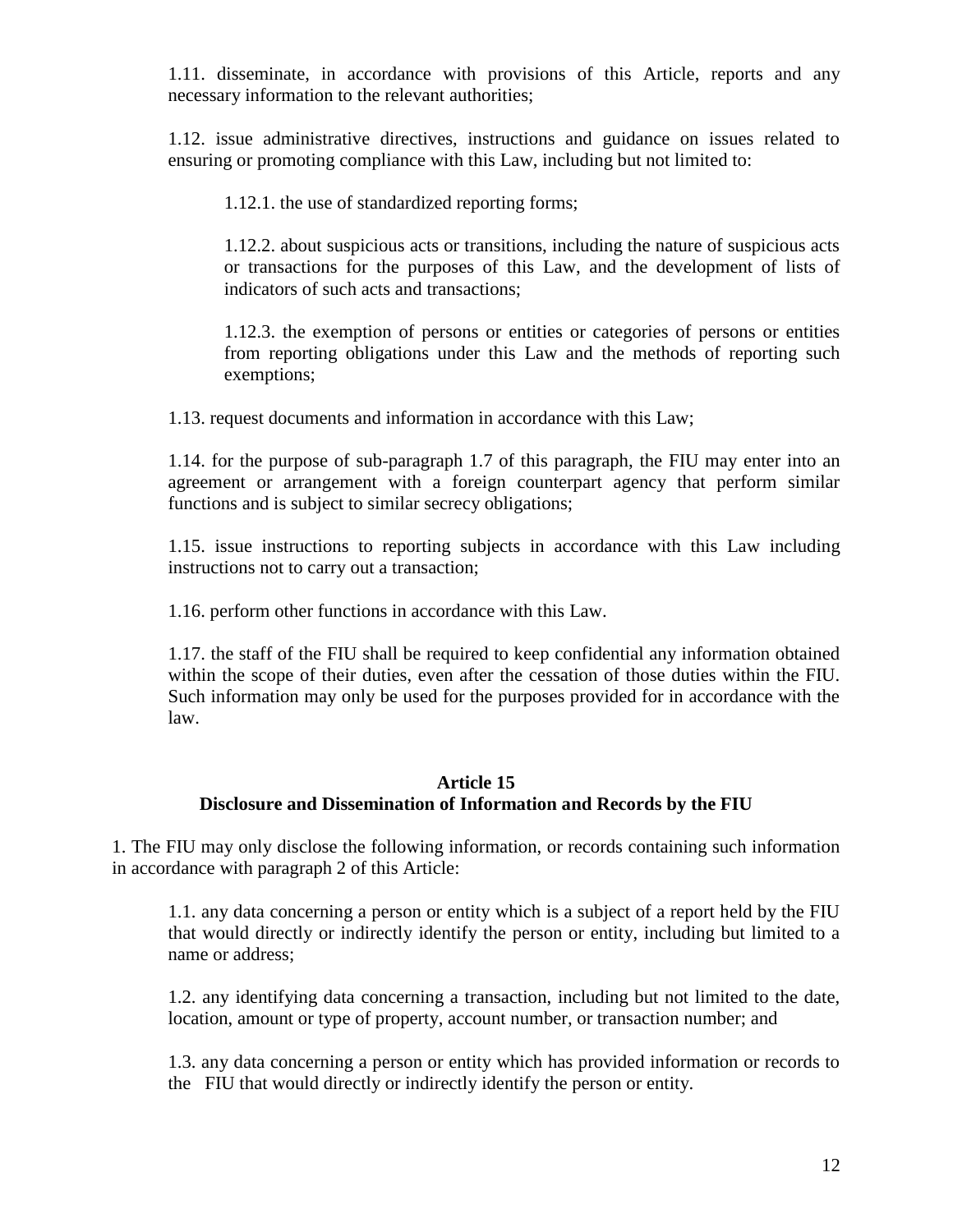2. The information referred to in paragraph 1 of this Article may be disclosed by the FIU under the following circumstances:

2.1. to the appropriate unit of the police, the Financial Investigation Unit, the Kosovo Intelligence Agency, the competent prosecutor, the Kosovo Customs , the Tax Administration Department of the Ministry of Economy and Finance or KFOR, if the information would be relevant to investigations within its competence, or to a body outside Kosovo with similar functions to the FIU ;

2.2. to a public or governmental body of the Republic of Kosovo if such disclosure of information is necessary for the FIU.

2.3. to bodies responsible for law enforcement, or performing a similar role to the FIU, outside Kosovo, if such disclosure is necessary or of assistance to the FIU in performing its functions;

3. All the data, information and records are disclosed by the FIU for intelligence purposes only, in order to provide a ground basis for investigations. They cannot be utilized as evidence before a Court unless the prior written approval of the Director, who will authorize such disclosure only in case there are no other possibilities for the law enforcement, bodies to obtain the relevant evidences elsewhere and/or in another way.

# **CHAPTER III REPORTING SUBJECTS**

### **Article 16**

1. Reporting subjects shall mean:

1.1. Banks

1.2. Financial institutions

1.3. Casinos, including internet casinos.

1.4. Real estate agents and real estate brokers.

1.5. Natural or legal persons trading in goods when receiving payment in cash in an amount of ten thousand (10, 000) Euro or more.

1.6. Lawyers and notaries (accountants) when they prepare for, carry out or engage in transactions for their client concerning the following activities:

1.6.1. buying and selling of real estate,

1.6.2.managing of client money, securities or other assets,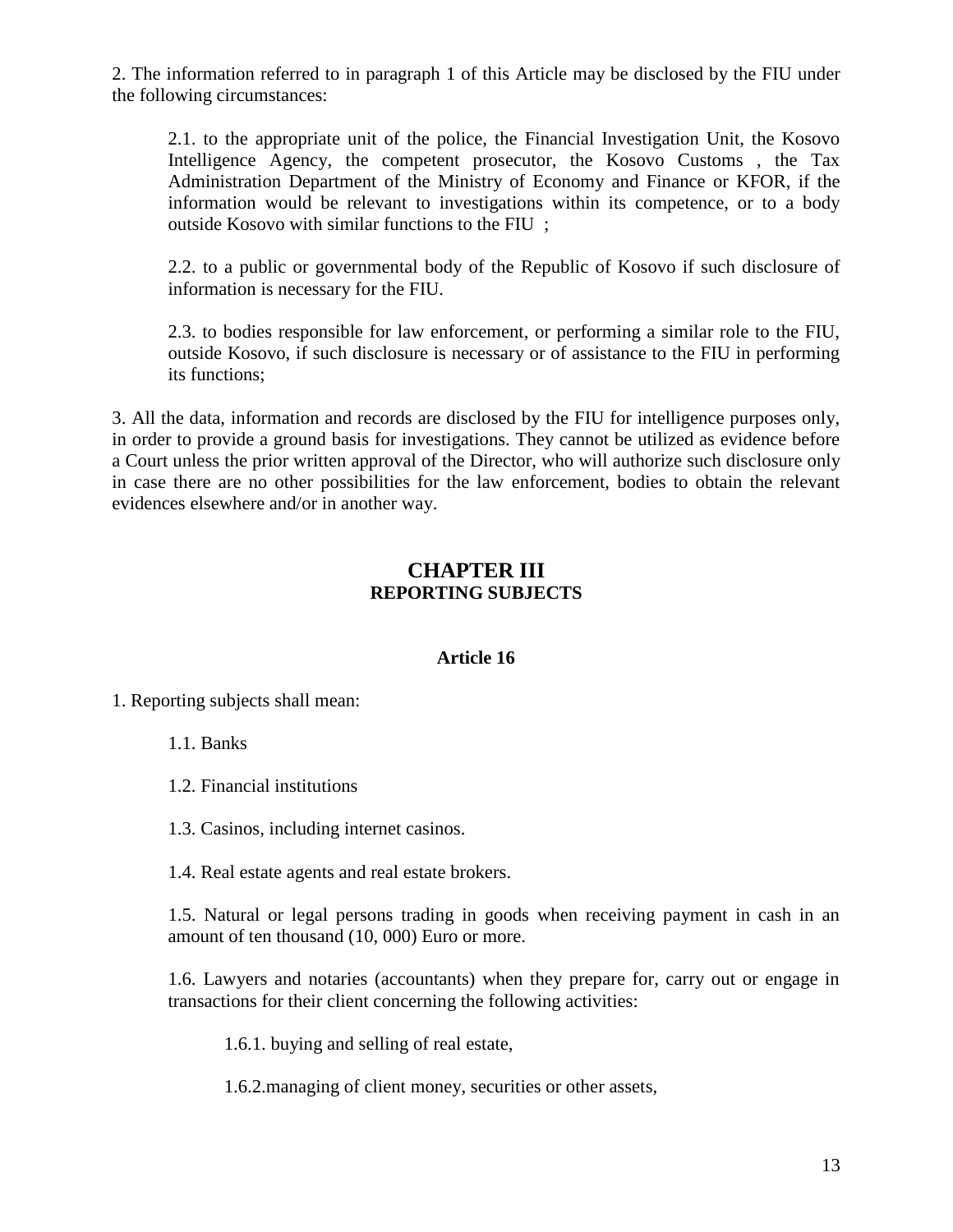1.6.3. management of bank, savings or securities accounts,

1.6.4.organization of contributions for the creation, operation or management of companies, or

1.6.5. Creation, operation or management of legal persons or arrangements, and buying and selling of business entities.

1.7. Certified accountants and licensed auditors and tax advisers.

1.8. Trust and company service providers that are not covered elsewhere in this law, providing the following services to third parties on a commercial basis:

1.8.1. acting as a formation agent of legal persons;

1.8.2. acting as, or arranging for another person to act as, a director or secretary of a company, a partner of a partnership, or a similar position in relation to other legal persons;

1.8.3. providing a registered office; business address or accommodation, correspondence or administrative address for a company, a partnership or any other legal person or arrangement;

1.8.4. acting as, or arranging for another person to act as, a trustee of an express trust;

1.8.5. acting as, or arranging for another person to act as, a nominee shareholder for another person

### **Article 17 Customer Due Diligence**

1. Customer due diligence means:

1.1. identifying the customer and verifying the customer's identity on the basis of documents, data or information obtained from a reliable and independent source;

1.2. identifying, where applicable, the beneficial owner and taking risk-based and adequate measures to verify his or her identity so that the institution or person defined in this law is satisfied that it knows who the beneficial owner is, including, as regards to legal persons, trusts and similar legal arrangements, taking risk-based and adequate measures to understand the ownership and control structure of the customer;

1.3. obtaining information on the purpose and intended nature of the business relationship;

1.4. conducting ongoing monitoring of the business relationship including scrutiny of transactions undertaken throughout the course of that relationship to ensure that the transactions being conducted are consistent with the institution's or person's knowledge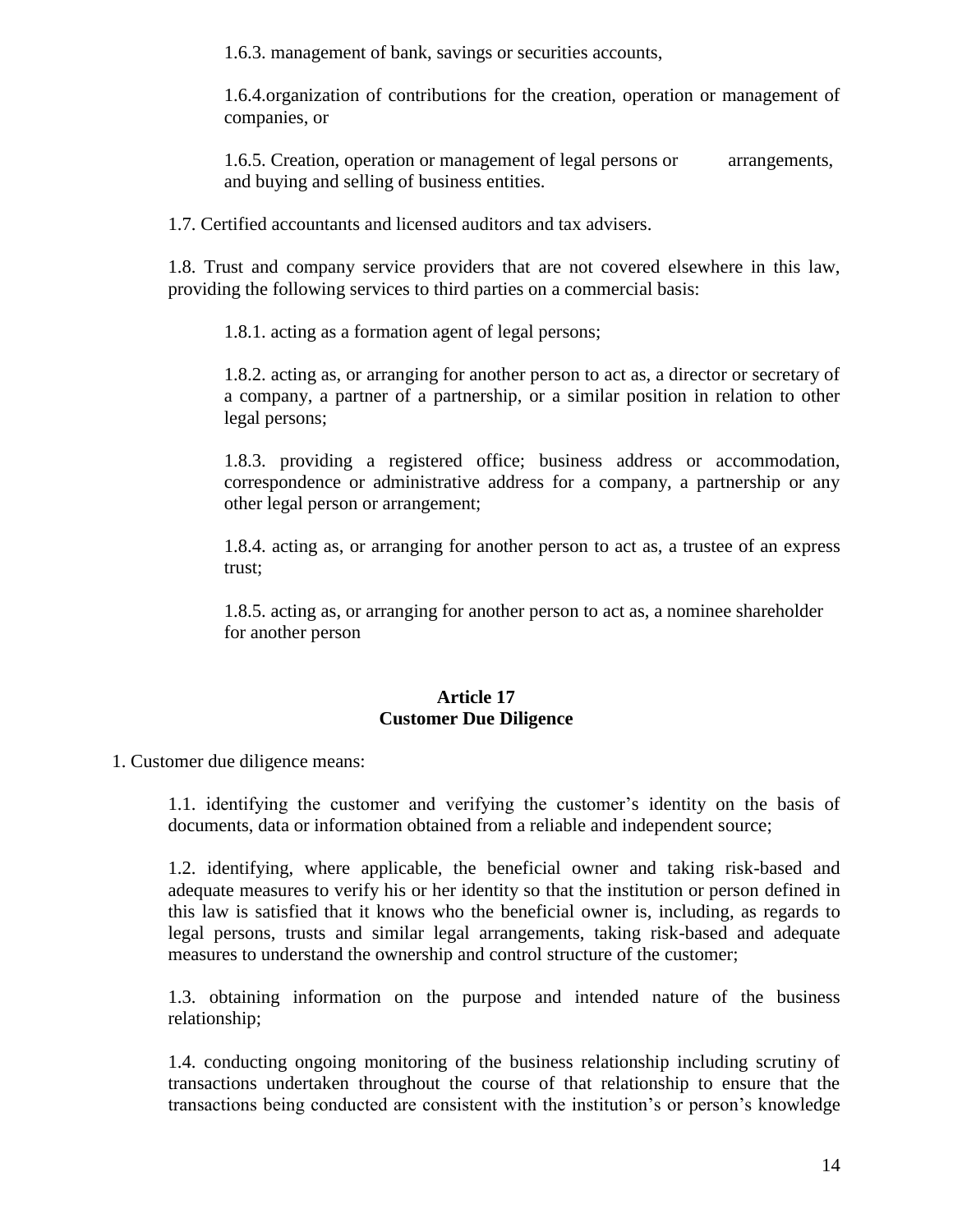of the customer, the business and risk profile, including, where necessary, the source of funds and ensuring that the documents, data or information held are kept up-to-date. Competent supervisory authority may approve regulation that defined these requests in details.

2. All reporting subjects shall identify their customers and verify their identities by means of reliable independent source, documents, data or information, when:

2.1. establishing business relations;

2.2. carrying out occasional transactions, when the customer wishes to carry out:

2.2.1. a transaction in an amount equal to or above ten thousand (10. 000) Euro, whether conducted as a single transaction or several transactions that appears to be linked. If the amount of the transaction is unknown at the time of the operation, the identification shall be done as soon as the amount becomes known or the threshold is reached, or

2.2.2. a domestic or international wire transfer of funds;

2.2.3. doubts exist about the veracity or adequacy of previously obtained customer identification data;

2.3. there is a suspicion of money laundering or financing of terrorism.

3. A natural person shall be identified by presentation of an original, unexpired official document that bears a photograph of such person. The person's address and date of birth shall be verified by the presentation of a document or documents capable of providing proof thereof.

4. The identity of any entity shall be verified by the presentation of:

4.1. a business registration certificate issued pursuant to the Law on Business organizations (02/L-123);

4.2. an NGO registration certificate issued pursuant to Law on Freedom of Association in Non-Governmental Organizations (No 03/L-134);

4.3. evidence of Registration of a political party pursuant to UNMIK Regulation No. 2004/11 of 5 May 2004 on the Registration and Operation of Political Parties in Kosovo;

5. Where an entity is not a business organization, NGO or political party, any other document or documents which enables the verification of the identity of the entity, legal form, address, directors, and provisions regulating the power of agents, officers or directors to bind the entity."

6. Reporting subjects should keep data for following information and should ensure that the documentation and following information are ready and available to FIU, and to other competent authorities: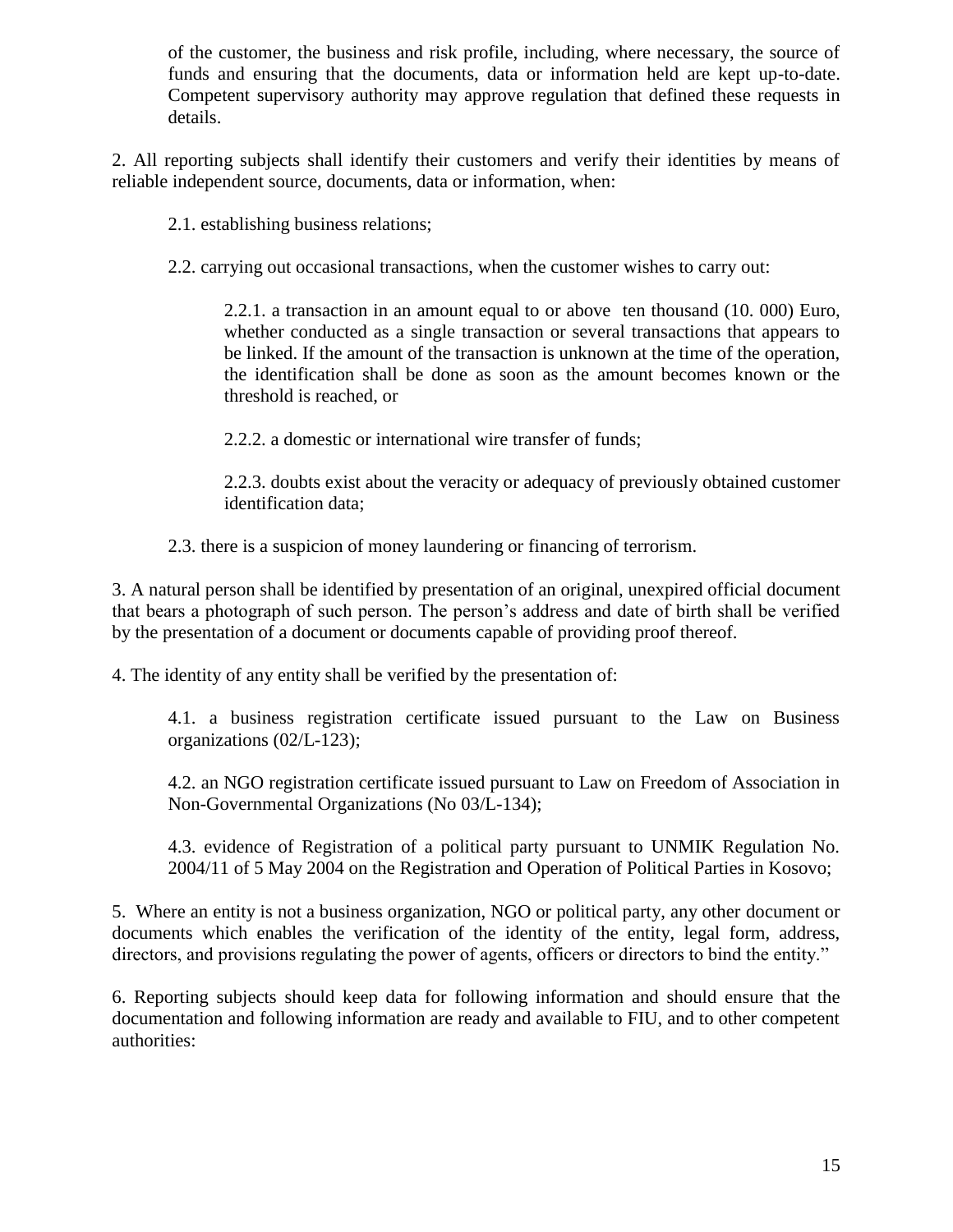6.1. copies of documents that attest the identity of a client, property holders, taken in compliance with this Article, file's accounts and business correspondence, for at least five (5) last years, upon termination of business relation; and

6.2. information taken in compliance with provisions of this law, to enable reconstruction of transactions, which are executed or tried to be executed, by clients and written reports established in compliance with Article 20 of this law, for at least five (5) years after the attempt for execution of execution of a transaction.

### **Article 18 Identification of Clients**

1. Banks and financial institution are prohibited from keeping anonymous accounts.

2. Banks and financial institutions shall verify the name and address, and, in the case of persons, the date of birth, of all clients before:

- 2.1. opening an account;
- 2.2. taking stocks, bonds, or other securities into safe custody;
- 2.3. granting safe-deposit facilities;
- 2.4. otherwise establishing a business relationship; or

2.5. engaging in any single transaction in currency of more than  $\epsilon$  ten thousand (10,000). Multiple currency transactions shall be treated as a single transaction if the bank or financial institution has knowledge that the transactions are conducted by or on behalf of one person or entity and total more than  $\epsilon$  ten thousand (10,000) in a single day.

3. A person engaging in a transaction under paragraph 3 Article 17 of this law shall certify in writing to the bank or financial institution, in a format specified by CBK, that he or she is acting:

3.1. on his and her own behalf as both the owner and the beneficiary of any property that is the subject of the transaction; or

3.2. as an authorized agent of one or more persons or entities identified pursuant to paragraph 4 and 5 Article 17 of this law, having taken reasonable steps to verify that each identified person or entity is the owner or the beneficiary of any property that is the subject of the transaction, and believing in good faith that each identified person or entity is the owner and/or beneficiary of any property that is the subject of the transaction.

4. Any person acting as an authorized agent shall present documents in accordance with paragraph 3 and 4 Article 17 of this law for him/herself and for the authorizing person or entity and shall provide a document authorizing him or her to conduct transactions on behalf of such person or entity.

5. Notwithstanding compliance with paragraph 3 and 4 Article 17 of this law, a bank or financial institution shall take any additional reasonable measure necessary to identify every person and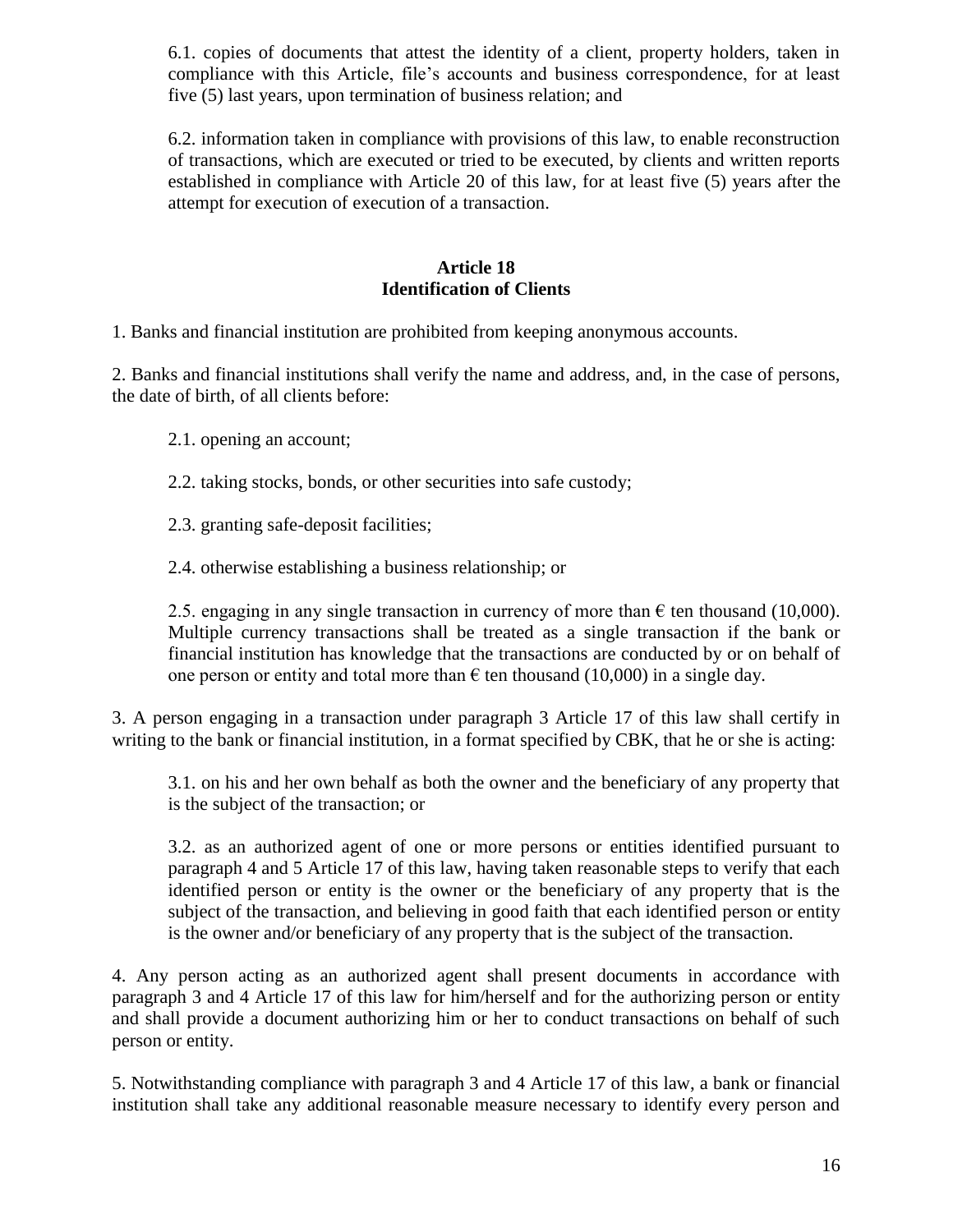entity on behalf of which a person engaging in a transaction under paragraph 4 Article 17 of this law is acting, including the owner and beneficiary of the property.

6. If a bank or financial institution is unable to verify the identity of a client, the business relationship shall be terminated, any account closed and the property returned to its source. Such actions shall be without prejudice to the obligation of the bank or financial institution to report suspicious acts or transactions pursuant to article 21.1 and to report additional material information pursuant to article 21.2.

7. Banks and financial institutions shall make copies of all documents which shall be presented under paragraph 3 and 4 Article 17 of this law and shall retain them for at least five (5) years after the account has been closed or the relations with the client have ended, whichever is later.

### **Article 19 Wire transfers**

1. Banks and financial institutions whose activities include wire transfers shall obtain and very the full name, account number, the address, or in absence of address the national identity number or date and place of birth, including when necessary the name of the financial institution, of the originator of such transfers. The information shall be included in the message or payment form accompanying the transfer. If there is no account number, a unique reference number shall accompany the transfer.

2. Banks and financial institutions shall maintain all such information and transmit it when they act as intermediaries in chain of payments.

3. The competent authority may issue regulations regarding cross – border transfers executed as batch transfers and domestic transfers.

4. Paragraphs 1 and 2 of this Article shall apply to transfers executed as a result of credit card or debit card transactions, provided that the credit card or debit card number accompanies the transfer resulting from the transaction, nor shall they apply to transfers between banks and/or financial institutions where both the originator and the beneficiary are banks or financial institutions acting on their own behalf.

5. If the banks or the financial institutions receive wire transfers that do not contain the complete originator information they shall take measures to obtain and verify the missing information from the ordering institution or the beneficiary, should they not obtain the missing information they shall refuse acceptance of the transfer and report it to the FIU.

### **Article 20 Special monitoring of certain transactions**

1. Reporting subjects shall pay special attention to all complex, unusual large transactions and all unusual patterns of transactions, which have no apparent economic or visible lawful purpose.

2. Reporting subjects shall pay special attention to business relations and transactions with persons, including legal persons and arrangements, from or in countries that do not or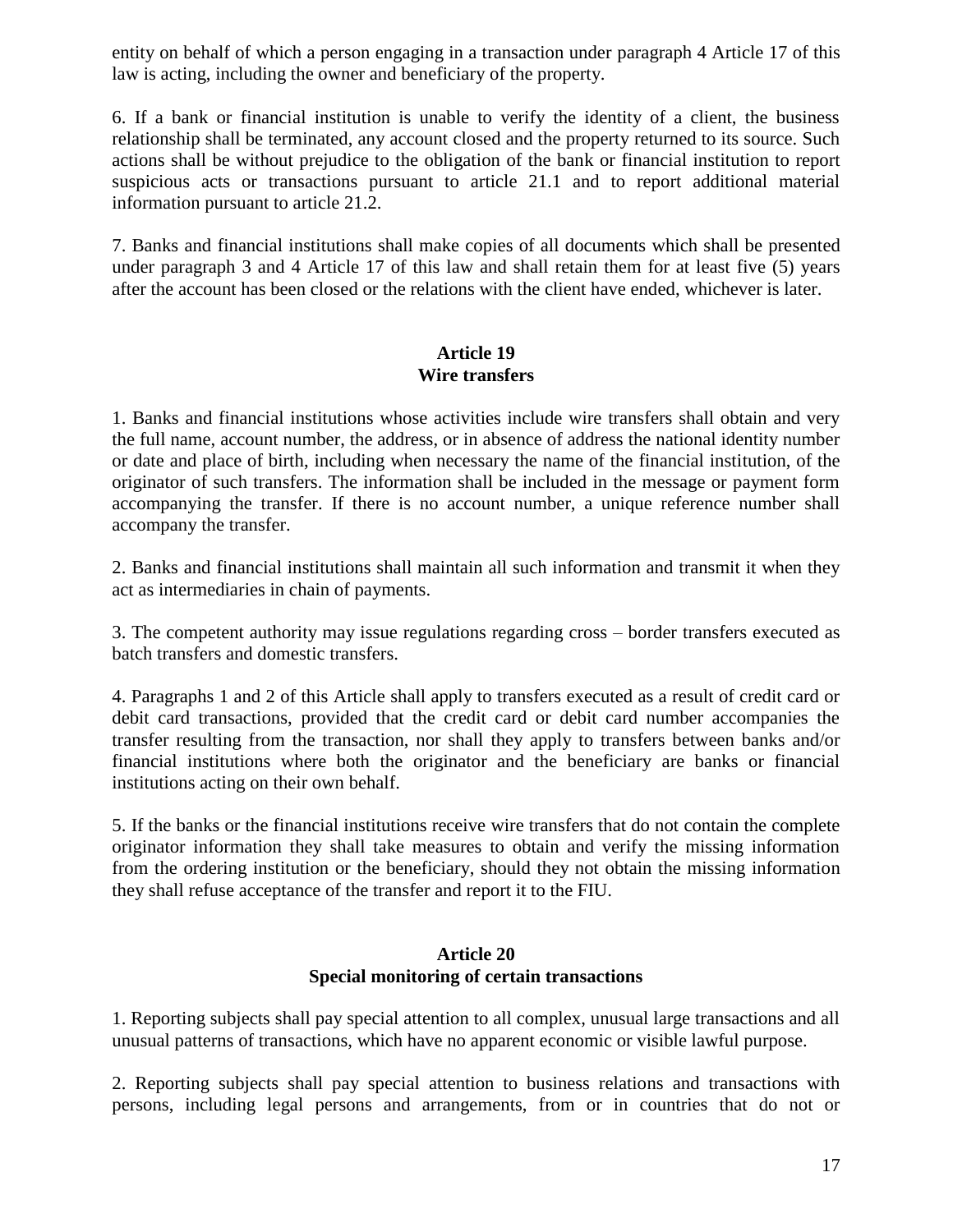insufficiently apply the relevant international standards to combat money laundering and financing of terrorism.

3. Reporting Subjects shall set forth in writing the specific information regarding transactions as referred to in paragraphs 1 and 2 of this Article and the identity of all parties involved. The report shall be maintained as specified in this Law and shall be made available if requested by the FIU, a supervisory authority and other competent authorities.

### **Article 21 Enhanced due diligence**

1. The reporting subjects should apply enhanced due diligence of customers in the presence of a higher risk of money laundering or terrorist financing and, anyway, in the cases mentioned in paragraphs 2, 4 and 5 of this Article.

2. When the customer is not "physically present", the institutions and persons subject to this law shall take specific and adequate measures to offset the higher risk by taking one or more among the measures below:

2.1. verify the identity of the customer through documents, data or information;

2.2. take additional measures to verify or certify the documents supplied, or requiring confirmatory certification by a credit institution or financial institution covered by this law;

2.3. ensuring that the first payment of the operations is carried out through an account opened in the customer's name in a credit institution.

3. The requirements for identification and customer due diligence is deemed to be fulfilled, even without the physical presence of the customer, in the following cases:

3.1. if the customer is already identified in relation to an ongoing bank relationship, provided that the existing information are updated;

3.2. operations are carried out by systems of night saves or ATMs, through correspondence or entities engaged in transport of valuables or through credit/debit cards; such transactions are charged to the owner of the account whom they relate to;

3.3. for customers whose identification data and other information are to be acquired by a public or private deed or authenticated by qualified certificates used to generate a digital signature associated with electronic documents;

4. In case of banking relationships with entities belonging from other Countries, the banks and credit institutions must:

4.1. gather sufficient information in order to fully understand the nature of its business and to determine, based on public registers, lists, documents or records knowable by anyone, its reputation and quality of supervision to which it is subjected;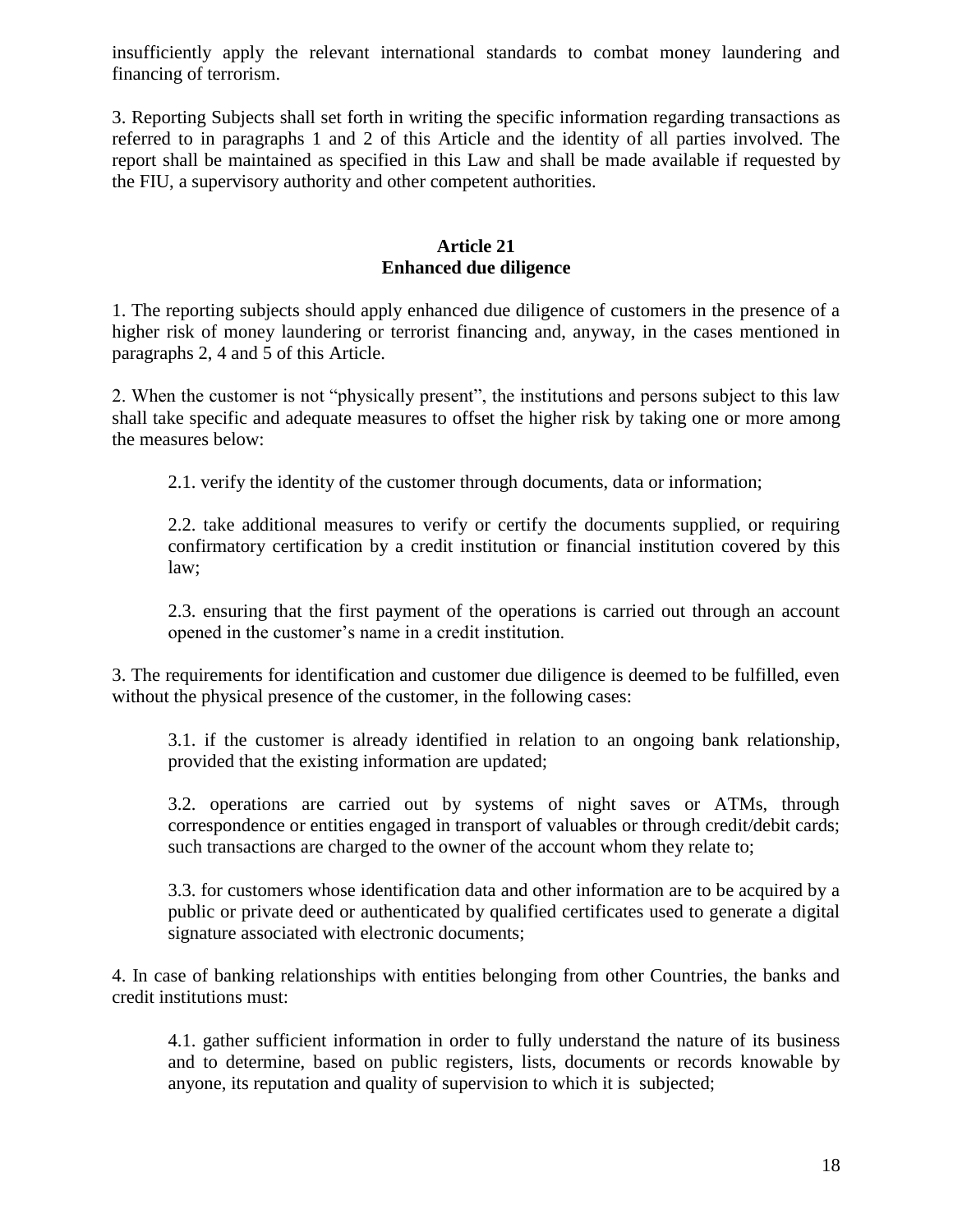4.2. assess the quality of controls in relation to combat money laundering or the financing of terrorism to which the corresponding entity is subjected;

4.3. obtain approval of the Director-General, to his designated person or employee performing an equivalent functions before establishing new banking relationships;

4.4. define in writing the terms of the agreement with the institution and their corresponding obligations;

4.5. ensure that the credit institution has verified the identity of customers who directly access the transitory accounts, which has consistently fulfilled the requirements of adequate verification of clients and that, upon request, the intermediary can provide the financial counterpart data obtained as a result of the performance of such obligations.

5. With regard to transactions, relationships or services provided by politically exposed persons residing out of the Republic of Kosovo, the reporting subjects must:

5.1. have appropriate risk-based procedures to determine whether the customer is a person politically exposed;

5.2. obtain approval of the Director-General, to his designated person or employee performing an equivalent function before starting a relationship with such customers;

5.3. take adequate measures to establish the origin of the assets and funds used in relationship or transaction;

5.4. ensure continuous and strengthened monitoring of the bank relationship or the spot operation.

6. Financial intermediaries can not open or maintain correspondent accounts with a shell bank or a bank which is known to allow a bank to be used by shell their accounts.

7. The institutions and persons subject to this law shall pay particular attention to any risk of money laundering or terrorist financing related to products or transactions to promote anonymity and take any measures necessary to prevent its use for purposes of money laundering or terrorist financing.

### **Article 22 Banks and financial institutions: reporting to FIU**

1. Banks and financial institutions shall report to the FIU, in the manner and in the format specified by the FIU:

1.1. all suspicious acts or transactions within twenty four (24) hours of the time the act or transaction was identified as suspicious;

1.2. all single transactions in currency of  $\epsilon$  ten thousand (10,000) or more. Multiple transactions shall be treated as a single transaction if the bank or financial institution has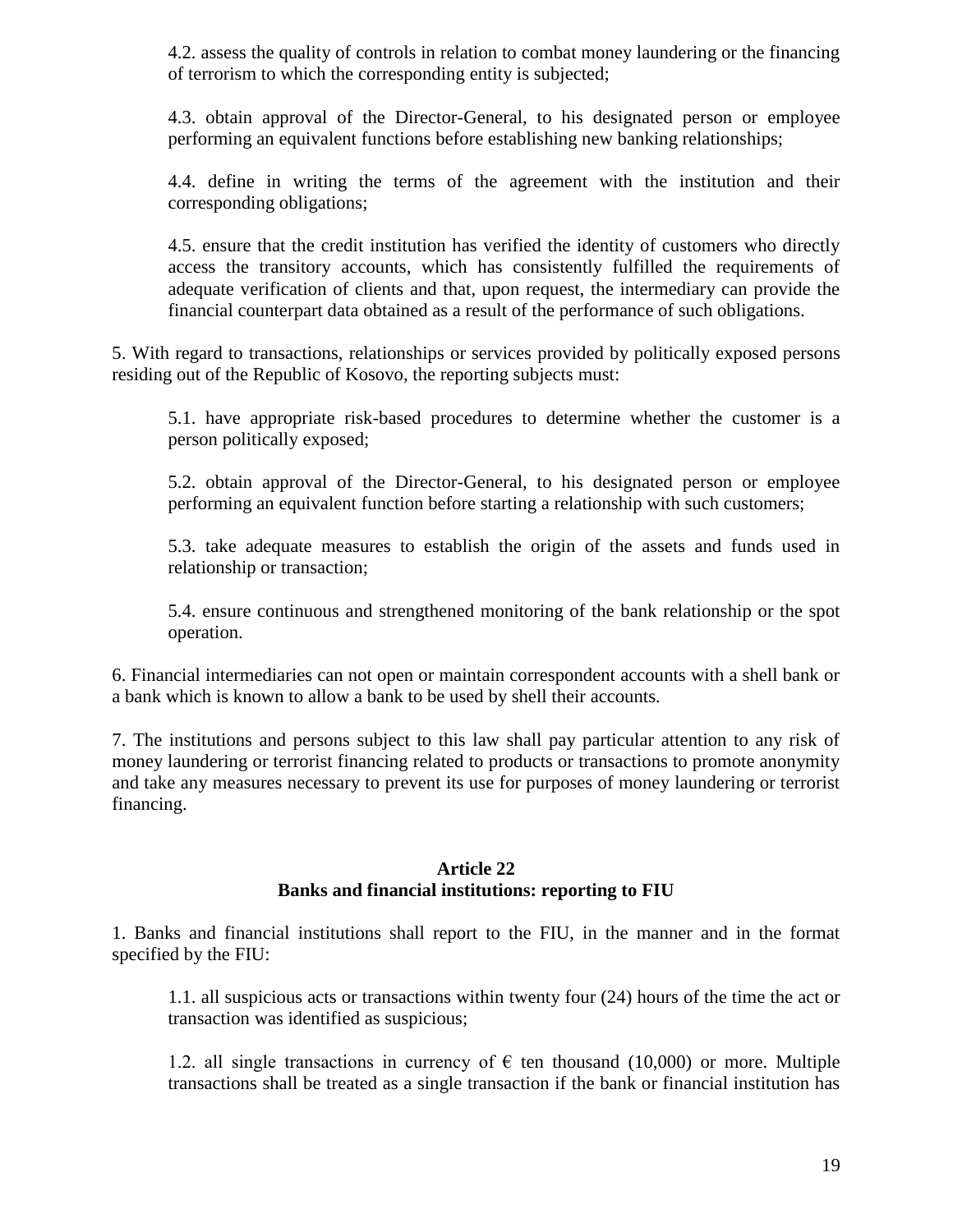knowledge that the transactions are by or on behalf of one person or entity and total more than  $\epsilon$  ten thousand (10,000) in a single day.

2. Banks and financial institutions shall continue to report to the FIU any additional material information regarding the transaction(s) that is acquired by the bank or financial institution after the report under paragraph 1 Article 21of this law.

3. The FIU may exempt, either on written application or on its own initiative, certain transactions or categories of transactions from the obligations under paragraph 1 Article 21of this law, where the transactions or category of transactions are routine and serve a legitimate purpose, or are otherwise not of interest to the mandate of the FIU.

4. Directors, officers, employees and agents of any bank or financial institution who make or transmit reports pursuant to the present article shall not provide the report, or communicate any information contained in the report or regarding the report, to any person or entity, including any person or entity involved in the transaction which is the subject of the report, other than the FIU or CBK, unless authorized in writing by the FIU, a Prosecutor, or a Court.

5. A bank or financial institution shall notify the FIU prior to taking any action in connection with any suspicious act or transaction, including an action under paragraph 6 Article 18 of this law, which would result in the release or transfer of the property subject to the transaction from the control of the bank or financial institution. The notification may be made orally, but such notification does not abrogate the duty to file written reports pursuant to paragraph 1 and 3 of this Article.

6. Upon notification pursuant to paragraph 5 Article 21 of this law, the FIU may instruct the bank or financial institution to suspend the taking of an action referred to in paragraph 6 Article 17 of this law in connection with a suspicious act or transaction for a maximum of forty eight (48) hours, or two (2) working days, whichever period is longer. Such suspension of an action pursuant to the present article shall not be communicated to any person or entity, including the client, without the consent of the FIU.

### **Article 23 Banks and Financial Institutions: Internal Programs**

1. Banks and financial institutions shall appoint a contact person to be responsible for interaction and information exchange with the FIU who shall be subject of the reporting and record keeping obligations under this Law. The Bank and financial institution shall inform the Supervision Agency and the FIU of the identity of the contact person within thirty (30) days of the promulgation of this law and, thereafter, within thirty (30) days of any change in the designated contact person.

2. Banks and financial institutions shall promulgate written internal procedures and controls for the prevention and detection of money laundering and shall enforce them. Such procedures shall include, but need not be limited to, the following:

2.1. a client identification procedure;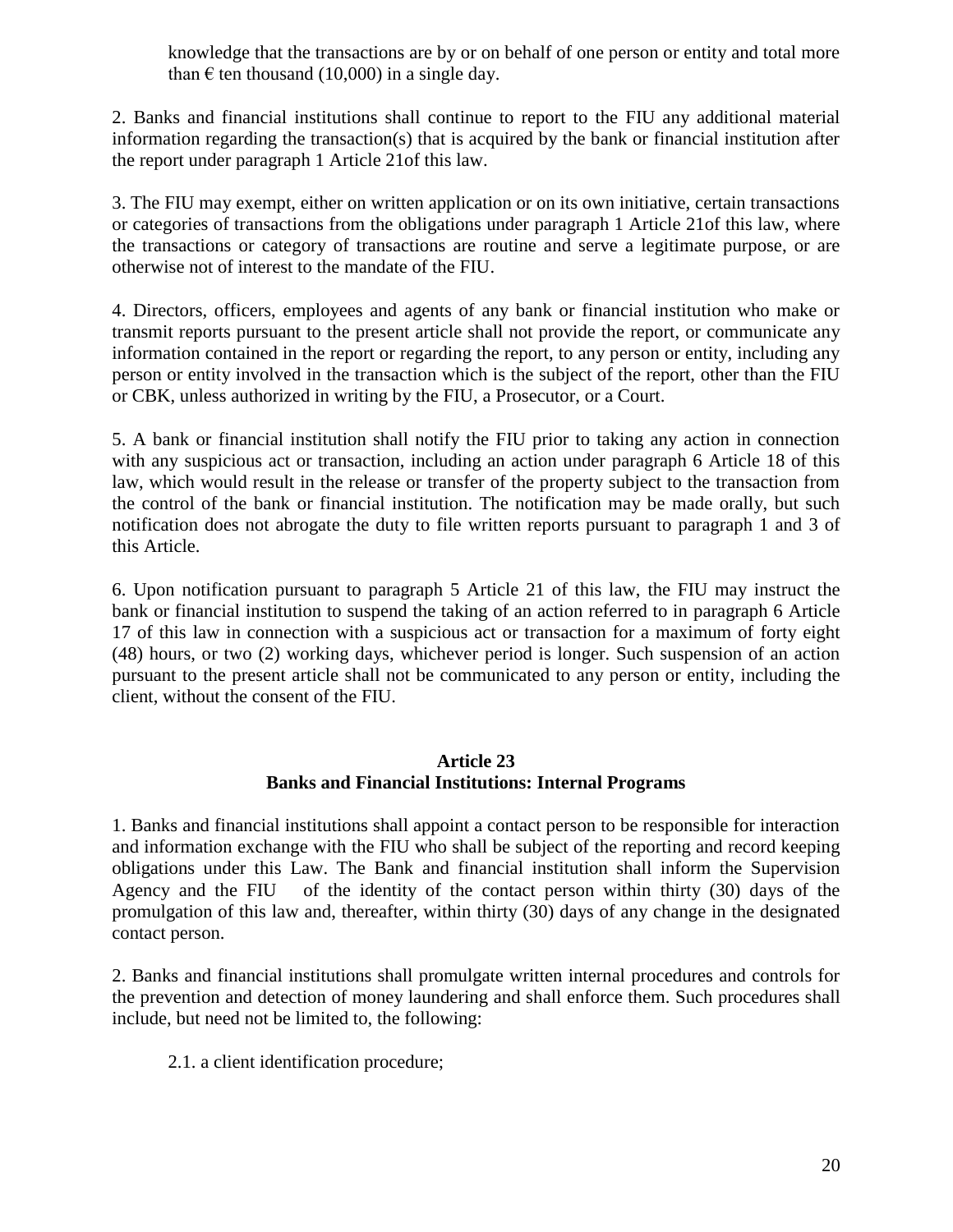2.2.a procedure for collecting information and maintaining records in accordance with this Law, and for preventing unauthorized access;

2.3. a procedure for reporting to the FIU in compliance with paragraph 1 to 6 Article 22 of this law;

2.4. measures to be taken by a bank or financial institution from the moment of the detection of a suspicious act or transaction to the submission of the report to the FIU in accordance with paragraph 1 to 6 Article 22 of this law;

2.5. rules for processing, or taking further action in connection with, a suspicious act or transaction, including measures to prevent further action in connection with a suspicious act or transaction without notification to the FIU in accordance with paragraph 5 Article 22 of this law;

2.6. procedures for ensuring the institution and provision of an employee training program on the responsibilities set forth in the present article and the prevention of money laundering; and an audit function to test the reporting and identification system.

3. Banks and financial institutions shall submit the procedures set forth in paragraph 2 of this Article to the FIU not later than sixty (60) days after the entry into force of this Article or thirty (30) days after the establishment of the bank or financial institution.

### **Article 24 Additional Obligations of NGOs**

1. Except as provided in paragraph 3 of this Article, an NGO shall not accept any contribution in currency in excess of  $\epsilon$  one thousand (1,000) from a single source in a single day.

2. Except as provided in paragraph 3 of this Article, an NGO shall not disburse currency in excess of  $\epsilon$  five thousand (5,000) in a single day to any single recipient.

3. NGOs seeking a one-time or recurring exemption from the obligations under paragraph 1 and 2 of this Article may file a written request for exemption with the FIU setting forth the nature of the exemption sought and the reasons for it. The FIU shall respond to the request in writing within thirty (30) days, and may decide to grant, conditionally grant, or deny the exemption. If the FIU decides to grant or conditionally grant an exemption, it shall provide a copy of its decision to the competent body under Law on Freedom of Association in Non-Governmental Organizations (No 03/L-134).

4. NGOs shall maintain accounts that document all income and disbursements. The accounts shall identify income by source, amount, and manner of payment, such as currency or payment order, and identify disbursements by recipient, intended use of funds, and manner of payment. Account documents shall be maintained for five (5) years and shall be available for inspection upon demand by the FIU and the competent body under Law on Freedom of Association in Non-Governmental Organizations (No 03/L-134).

5. NGOs shall report any suspicious act or transaction to the FIU within three (3) business days and prior to taking further action in connection with any such act or transaction.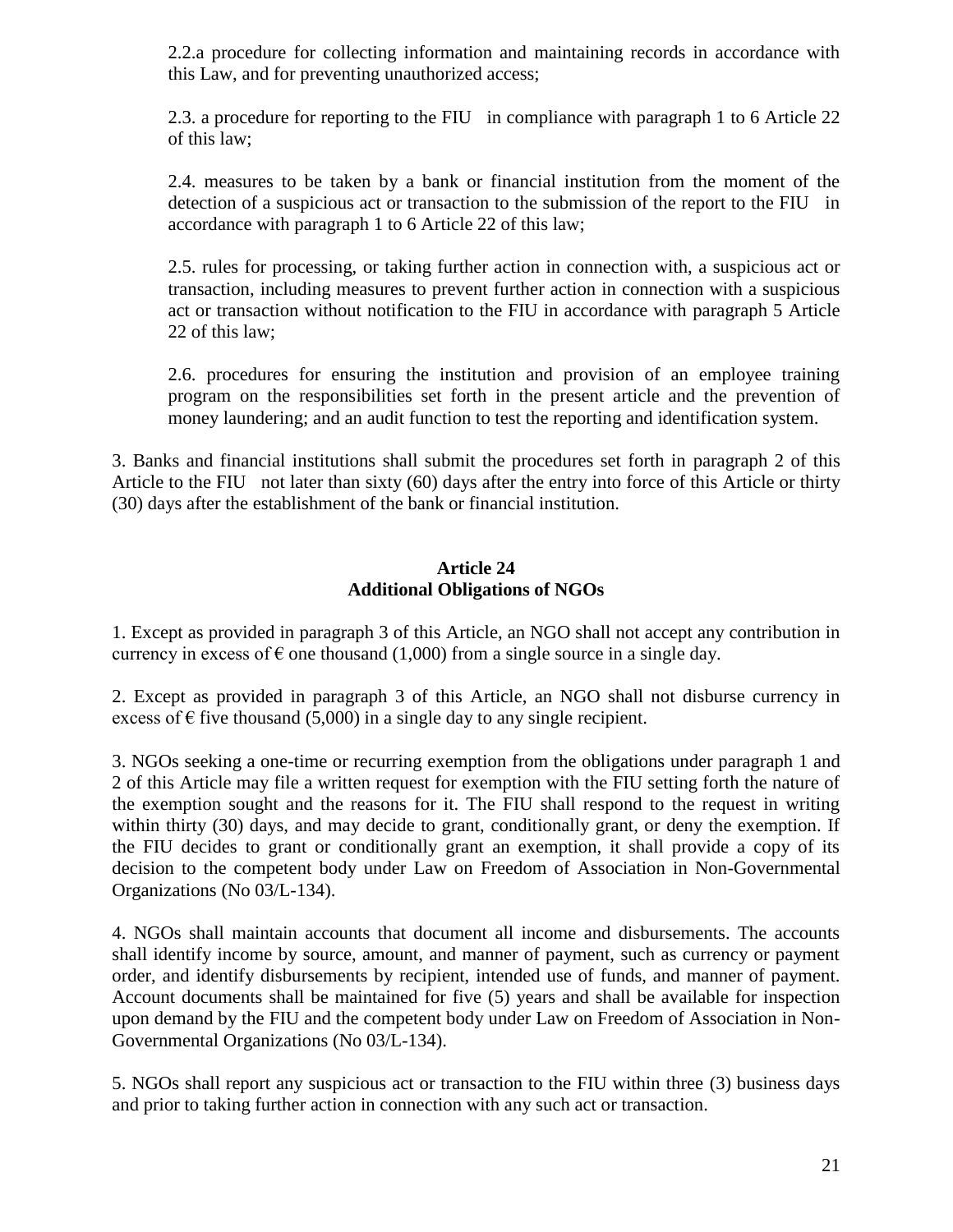6. When filing an annual report pursuant to Article 18 of the Law on Freedom of Association in Non-Governmental Organizations (No 03/L-134), an NGO shall disclose in the report:

6.1. each contribution in currency during the year from a particular source, if the total value in currency of the contributions from that source during the year is in excess of  $\epsilon$ five thousand (5,000) identifying the source, amount and date of each contribution; and

6.2. each disbursement in currency during the year to a particular recipient if the total value in currency of disbursements to that recipient is in excess of  $\epsilon$  ten thousand (10,000), identifying the recipient, amount and date of each disbursement, and the intended use of the money.

7. When filing an annual report pursuant to Article 18 of the Law on Freedom of Association in Non-Governmental Organizations (No 03/L-134), an NGO shall certify that it has complied with all obligations under the present article.

8. The Competent body under the Law on Freedom of Association in Non-Governmental Organizations (No 03/L-134) may suspend or revoke the registration of an NGO for violation of any provision of the present article pursuant to Article 21 of the Law on Freedom of Association in Non-Governmental Organizations (No 03/L-134). The imposition of such sanction shall be without prejudice to any criminal proceedings.

9. Notwithstanding any other provision of law, reports filed by NGOs pursuant to the Law on Freedom of Association in Non-Governmental Organizations (No 03/L-134), shall be made available upon request to the FIU.

### **Article 25 Additional Obligations of Political Parties and Registered Candidates**

1. Political parties and registered candidates shall not accept any contribution in currency in excess of  $\epsilon$  one thousand (1,000) from a single source in a single day.

2. Political parties and registered candidates shall not disburse currency in excess of  $\epsilon$  five thousand (5,000) in a single day to any single recipient.

3. Political parties shall maintain accounting books that record all income by source, amount and manner of payment, such as by currency or payment order, and all payments made by the party to any person, the purpose of the payment and the manner in which the payment was made. Accounting books shall be maintained for seven (7) years and shall be available for inspection upon demand to the FIU and the Political Party Registration Office.

4. Political Parties shall report any suspicious act or transaction to the FIU within three (3) working days and prior to taking further action in connection with such act or transaction.

5. Bi-Annual Financial reports filed pursuant to Article 19 of UNMIK Regulation No.2004/11, shall include: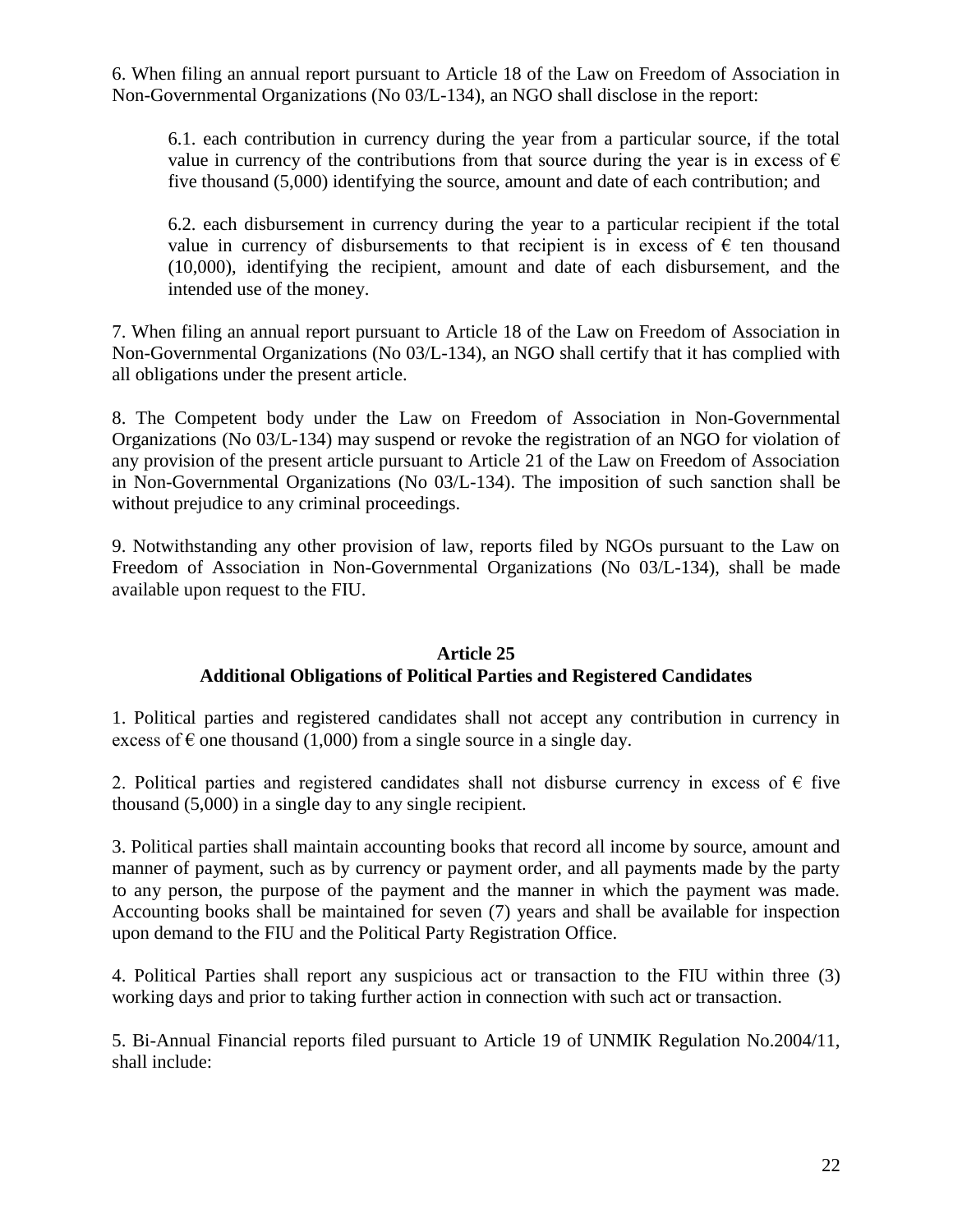5.1. a record of all contributions to the registered political party from a single source if the combined value of contributions from that source has exceeded  $\epsilon$  one hundred (100) during the period covered by the report which shall indicate:

5.1.1. the value of each contribution made to the political party;

5.1.2. the date on which each contribution was made; and

5.1.3.the full name, address and civil registration, passport or driver's license number of the contributor; and

5.2. a statement identifying each payment made to another person during the period covered by the report, if the total value of all payments to that person during the period exceeds  $\epsilon$  five thousand (5,000) and indicating the purpose of the payment.

6. A political party shall certify in its Bi-annual financial report that it has complied with all obligations under this article. A candidate shall certify in his/her candidate registration form submitted to the Central Election Commission that he/she shall comply with paragraph 1 and 2 of this Article.

7. The Political Party Registration Office may investigate a political party's compliance with the present article and may suspend the registration of a political party for a violation of any provision of the present article in accordance with Article 5 of UNMIK Regulation No. 2004/11. A sanction under the present paragraph shall be without prejudice to any criminal proceedings.

8. Notwithstanding any other provision of law, reports filed by political parties pursuant to UNMIK Regulation No. 2004/11 shall be made available upon request to the FIU.

### **Article 26 Additional Obligations of Lawyers, Notaries, Certified Accountants, Licensed Auditors and Tax Advisors**

### **Identification of Clients**

1. Lawyers, notaries, certified accountants, licensed auditors and tax advisors (hereafter "covered professionals") shall verify the name and address, and, in the case of persons, date of birth, of every client before performing professional services for the client. Article 17 and paragraph 4, 5 and 6 of Article 18 of this law shall apply to verification and identification. If the covered professional is unable to identify a client or verify his or her identity, he or she shall not accept property from or on behalf of the client for any purpose.

### **Handling of Clients' property**

2. When a covered professional at any time comes into possession of property on behalf of a client or third party, the covered professional shall: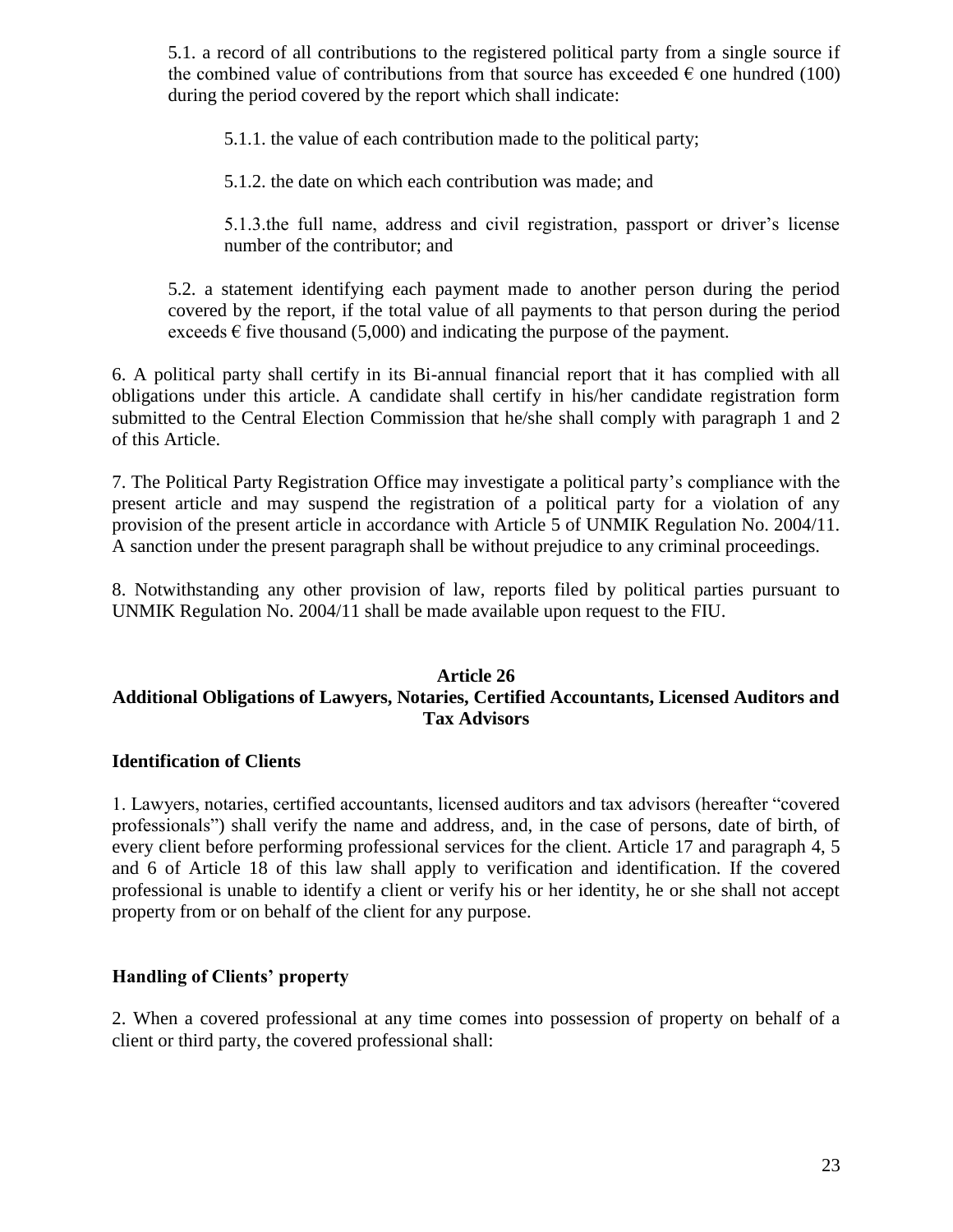2.1. hold the property in an account of, or in the safekeeping of, a bank subject to the supervision of the CBK, unless the client explicitly agrees that the property should be dealt with otherwise, or the nature of the property does not permit;

2.2. indicate in the title or designation of the account that the property is held on behalf of a client or clients of the covered professional;

2.3. in the case of cash or liquid securities, maintain a sum in the account that at all times equals or exceeds the sum of the client's property held by the covered professional; and

2.4. maintain full and accurate records, available to the client upon request, showing all dealings with the client's property and distinguishing the client's property from other property held by the covered professional.

# **Reporting**

3. Any covered professional who, in the course of performing services for a client, receives  $\epsilon$  ten thousand (10,000) or more in currency in a transaction or related transactions from a client, shall file a report with the FIU within fifteen (15) working days of the reportable transaction. A transaction shall also be reported if the covered professional receives the currency as an intermediary, that is, he or she intends to transfer the currency to a third party on behalf of the client. A transaction may not be divided into multiple transactions in order to avoid reporting under this article.

4. For the purposes of paragraph 3 of this Article, a "transaction" includes, but is not limited to:

- 4.1. a sale of goods or services;
- 4.2. a sale of real property;
- 4.3. a sale of intangible property;
- 4.4. a rental of real or personal property;
- 4.5. an exchange of currency for other monetary instruments, including other currency;
- 4.6. the payment of a pre-existing debt;
- 4.7. a reimbursement of expenses paid;
- 4.8. the making or repayment of a loan; or
- 4.9. the payment of fees in currency to the covered professional for his or her services.

5. For the purposes of paragraph 3 of this Article the term "related transactions" means all transactions conducted between the client and the covered professional in a twenty four (24) hour period or all transactions conducted between the client and the covered professional during a period of more than twenty four (24) hours if the recipient knows or has reason to know that each transaction is one of a series of connected transactions. Multiple payments to a lawyer for representation in a single case are connected transactions.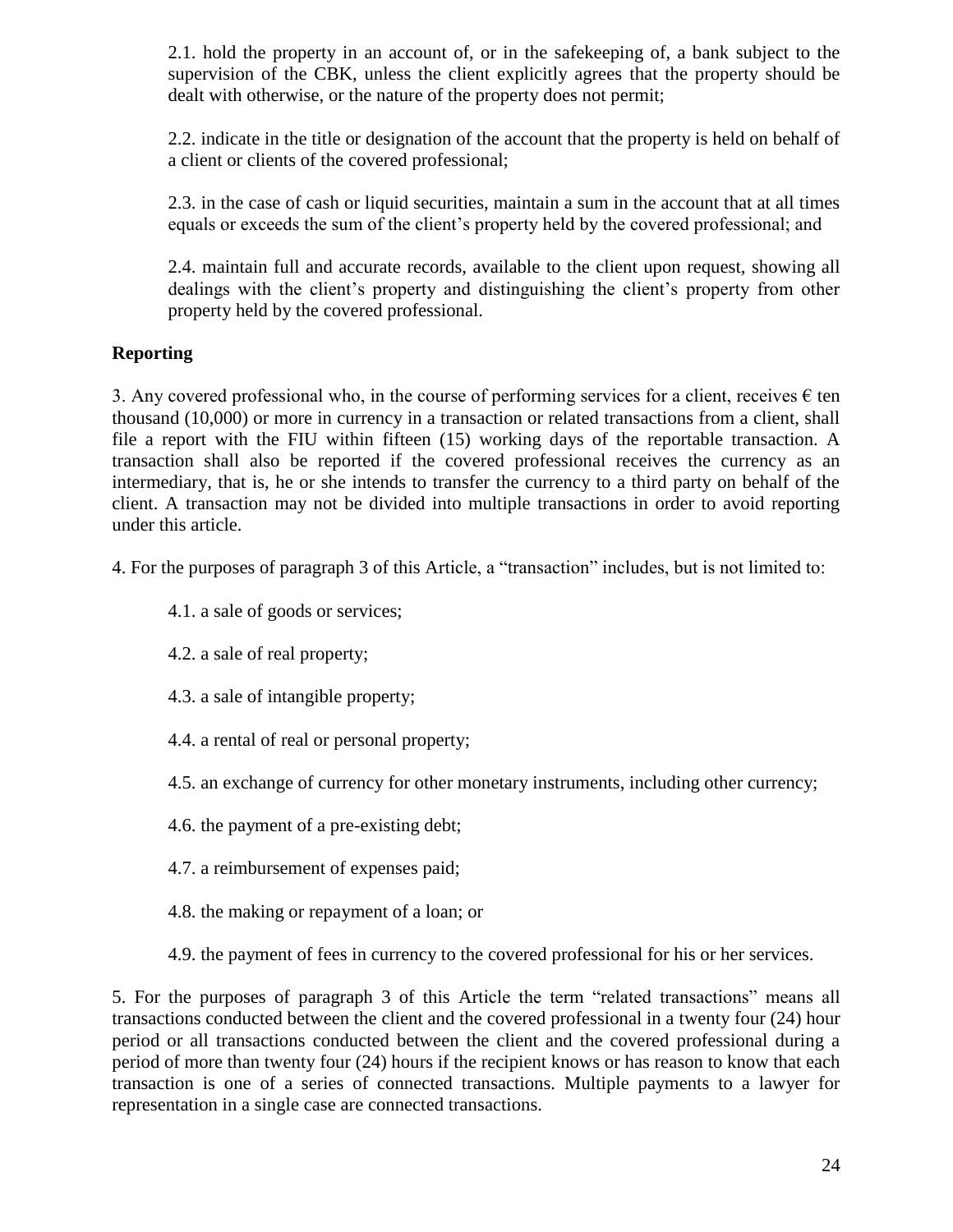6. The form and manner of the report shall be prescribed by the FIU, and shall include:

6.1. the name and address, and such other identifying information as the FIU may prescribe, of the person or entity from whom the currency was received and any agent on whose behalf the person or entity is acting;

6.2. the amount of currency received;

6.3. the date and nature of the transaction; and

6.4. such other information, including the identification of the person or entity filing the report, as the FIU may prescribe.

7. Certified accountants and licensed auditors shall report any suspicious act or transaction to the FIU within three (3) working days and prior to taking further action in connection with any such act or transaction. Reports shall be made in a form and manner prescribed by the FIU.

8. Except cases as provided in paragraph 9 of this Article, lawyers engaged in specified activities shall report any suspicious act or transaction to the FIU within three (3) working days and prior to taking further action in connection with any such act or transaction. Specified activities include:

8.1. assisting or representing a client or clients in:

8.1.1. buying and/or selling of immovable property or business organizations;

8.1.2. handling of clients' money, securities, or other assets;

8.1.3. opening or managing bank, savings or securities accounts;

8.1.4. organization of contributions necessary for the creation, operation or management of companies;

8.1.5. creation, operation or management of companies, trusts or similar structures; or

8.2. acting on behalf of or for the client in any financial or immovable property rights transaction.

### **Reports shall be made in a form and manner recommended by the FIU.**

9. A lawyer shall not, without authorization from the client or by court order, provide information he or she received from a client or obtained on a client in order to represent the client in criminal or judicial proceedings, unless the lawyer reasonably believes that the client is seeking the lawyer's advice or assistance to commit a criminal offence.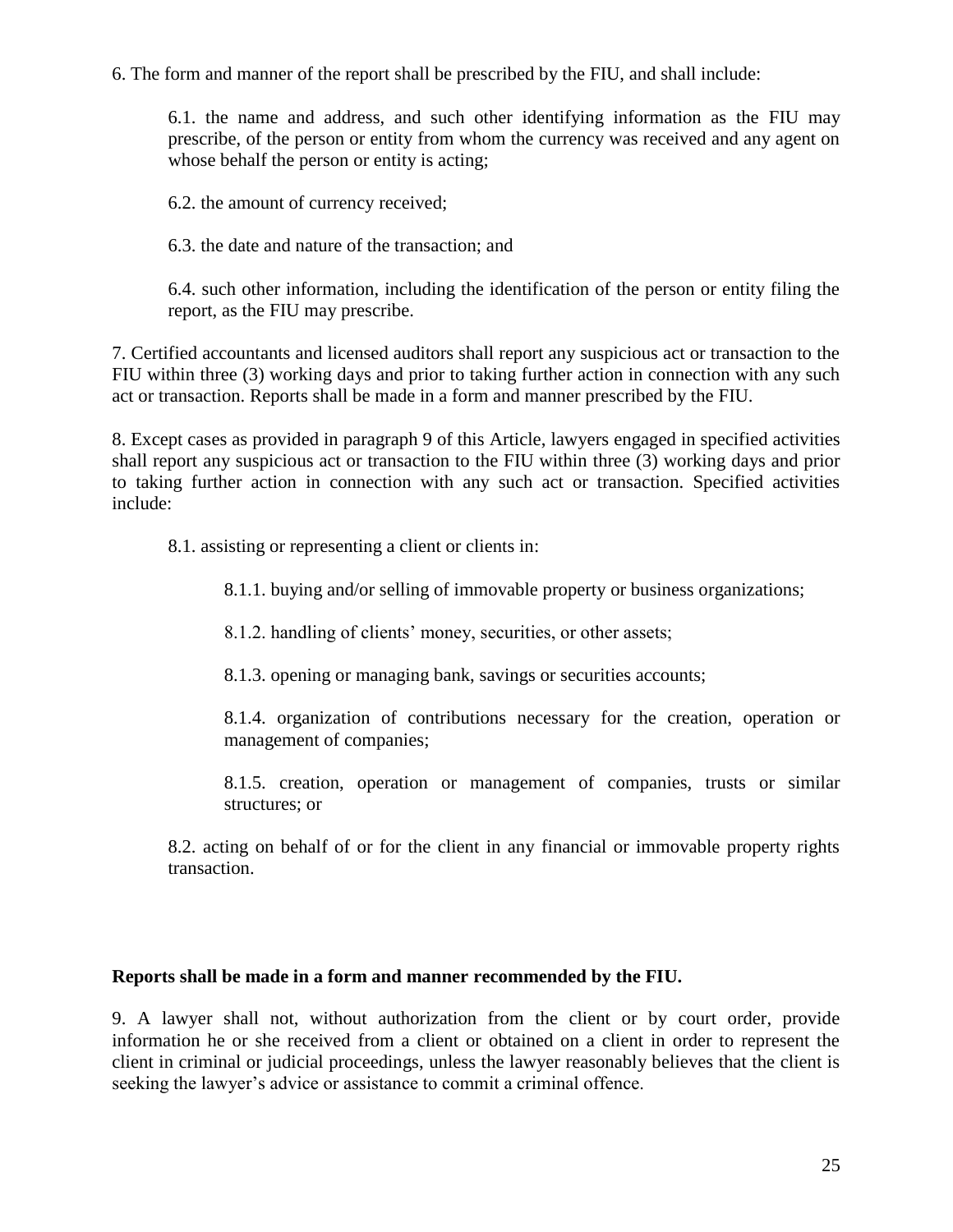10. Records collected pursuant to this Article shall be maintained for a period of five (5) years from the date that the business relationship or representation ended. Records relevant to a suspicious act or transaction shall be maintained for a period of five (5) years from the date on which the suspicious act or transaction was reported to the FIU. To the extent possible, records maintained pursuant to the present article shall be maintained separately from files containing information subject to lawyer-client privilege.

11. Covered professionals shall ensure the training of all staff members, employees and agents in their obligations under this Law.

12. The FIU, in consultation with the Kosovo Bar Association, the Kosovo Board on Standards for Financial Reporting and any other relevant professional association of covered professionals shall establish minimum standards, written procedures and controls for the prevention and detection of money laundering by covered professionals and supervise them. These procedures shall include, but need not be limited to, the following:

12.1. a client identification procedure;

12.2. a procedure for collecting information and maintaining the records pursuant to this Law and for preventing unauthorized access;

12.3. a procedure for reporting to the FIU in compliance with paragraph 3 to 9 Article 24 of this law;

12.4. a detailed list of the indicators of a suspicious act or transaction, taking into account the particular crime problems of Kosovo and Kosovo's legal and business systems;

12.5. measures to be taken by the covered professional from the moment of the detection of a suspicious act or transaction to the submission of the report to the FIU;

12.6. procedures for ensuring the institution and provision of an employee training program on the obligations under present article and the prevention of money laundering;

12.7. an audit function to test the reporting and identification system.

13. The Kosovo Bar Association, the Kosovo Board on Standards for Financial Reporting and any other relevant professional association of covered professionals shall inform their members of the approved procedures and other obligations and the sanctions of this Law relating to covered professionals.

### **Sanctions**

14. A sanction imposed by the competent Bar Association, the Kosovo Board on Standards for Financial Reporting or any other relevant professional association of covered professionals for a breach of this Law shall be without prejudice to any criminal proceedings.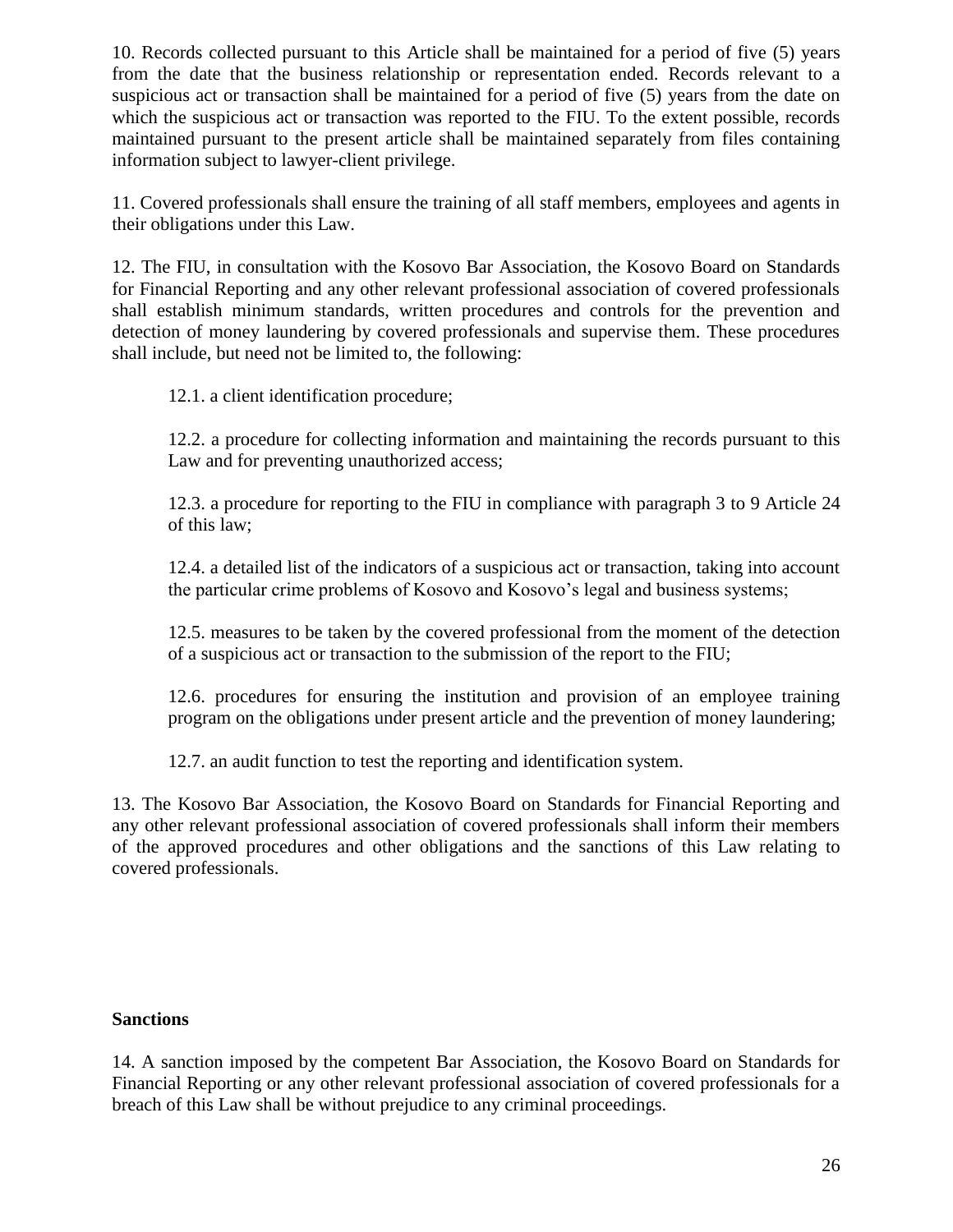### **Article 27 Additional Obligations: Immovable Property Transactions**

1. When conveyance of immovable property rights involves a transaction or transactions of a monetary amount in excess of  $\epsilon$  ten thousand (10,000) or more, each transaction shall be made by payment order or bank transfer.

2. The Municipal Cadastral Office (MCO) shall not register a transfer of immovable property rights unless it receives, in addition to the other documents that are presented in accordance with law for the registration of the transfer, a declaration, in the manner and in the format specified by the FIU, signed by the transferor and transferee that certifies:

2.1. the transferor and transferee of record;

2.2. the identity of any person or entity which has a financial interest in or is a beneficiary of the property being transferred, and the nature of that interest or beneficiary status;

2.3. the purchase price and the manner of payment, including, if the payment is made, in whole or in part, by transfer of property other than cash, a description and an estimate of the value of the property;

2.4. if the transfer is subject to paragraph 1 of this Article the financial account number or numbers from which the payment was or will be debited and to which it was or will be transferred, and the names in which the accounts are held.

3. The MCO shall maintain the declaration together with the other documents that are presented in accordance with law for the registration of the transfer. In addition, the MCO shall forward copies of all declarations received to the FIU on a monthly basis.

4. A decision by the MCO to reject registration on the grounds of failure to comply with the present article, shall be made, and may be reviewed, in accordance with Law No. 2002/5 on the Establishment of an Immovable Property Rights Register, as promulgated by UNMIK Regulation No. 2002/22 of 20 December 2002.

### **Article 28 Additional Obligations of Casinos and Other Gaming Houses**

1. Casinos and other gaming houses (hereinafter gaming houses) are subject to the anti-money laundering and anti-terrorist financing provisions of this Law and are obligated to take specific measures to address the risk of money laundering and the financing of terrorism in providing gambling services.

2. Gaming houses shall verify the identity of a client before entering into a transaction or linked transactions to sell, purchase, transfer or exchange gambling chips, tokens or other evidence of gaming value in an amount of  $\epsilon$  two thousand (2,000) or more or the equivalent in foreign currency. The identity verification requirement also extends to financial transactions such as the opening of an account, a wire transfer or a currency exchange in the amount of  $\epsilon$  two thousand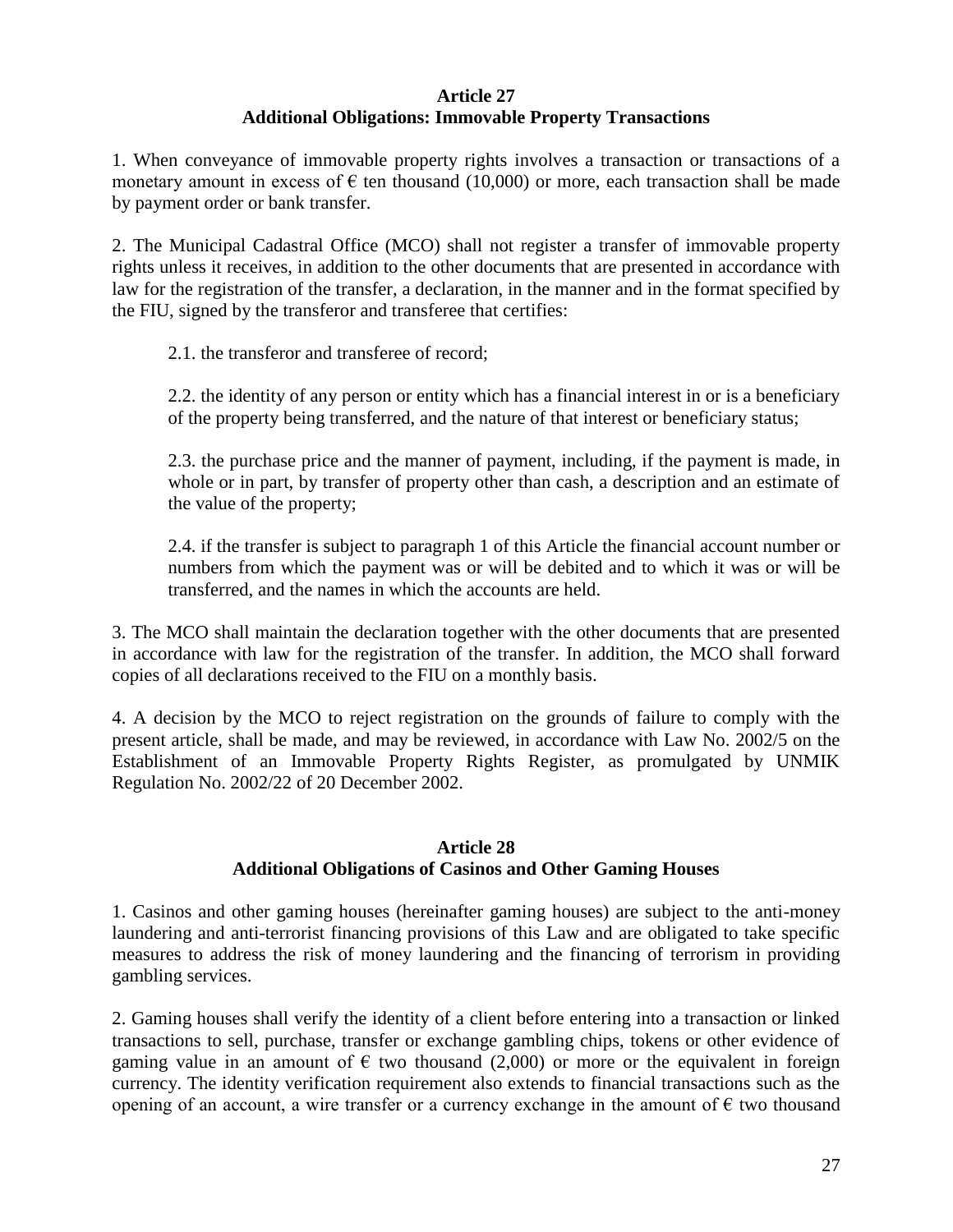(2,000) or more or the equivalent in foreign currency. If the gaming house is not able to verify the identity of a client, it shall not enter into the transaction.

3. Gaming houses shall not engage in any of the following transactions:

3.1. Exchange cash for cash with a client, or with another recipient on behalf of the client, in any transaction in which the amount of the exchange is  $\epsilon$  two thousand (2,000) or more;

3.2. Issue a check or other negotiable instrument to a client, or to another recipient on behalf of the client, in exchange for cash in any transaction in which the amount of the exchange is  $\epsilon$  two thousand (2,000) or more;

3.3. Transfer funds by electronic or wire transfer or other method to a client, or to another recipient on behalf of the client, in exchange for cash in any transaction in which the amount of the exchange is  $\epsilon$  two thousand (2,000) or more.

4. These prohibitions do not restrict a gaming house from paying a client's winnings by cheque or other negotiable instrument or by electronic or wire transfer if the cheque, negotiable instrument, or electronic or wire transfer is made payable to the order of the client.

## **Article 29 Movement of monetary instruments into and out of Kosovo - Obligation to declare**

1. Every person entering or leaving Kosovo and carrying monetary instruments of a value of  $\epsilon$ ten thousand (10,000) or more must declare the amount of the monetary instruments and the source of such monetary instruments in writing, in a format to be prescribed by the Kosovo Customs, to a customs officer, and, if so requested by the officer, shall present the monetary instruments. For the purposes of the present article, a person shall be considered to be carrying monetary instruments, if, inter alia, they are in the physical possession of such person or in a private vehicle or other conveyance being utilized by such person. The obligation to declare shall not have been fulfilled if the information provided is incorrect or incomplete.

2. Every person sending from Kosovo to a place outside Kosovo, or receiving in Kosovo from a place outside Kosovo, via post or commercial courier, monetary instruments of a value of  $\epsilon$  ten thousand (10,000) or more, must declare the amount of the monetary instruments and the source of such monetary instruments in writing, in a format to be prescribed by the Kosovo Customs, to an authorized customs officer, and, if so requested by the officer, shall present the monetary instruments. The person may meet his or her reporting duty under the present paragraph by means of a notification of the contents of a parcel in a customs declaration or in international freight documentation. The obligation to declare shall not have been fulfilled if the information provided is incorrect or incomplete.

3. Kosovo Customs must forward copies of all declarations filed pursuant to paragraph 1 or 2 of this Article to the FIU.

4. Any person who fails to comply with the provisions of to paragraph 1 or 2 of this Article commits a minor offence punishable by a fine of 25% of the total amount of monetary instrument in his/her possession.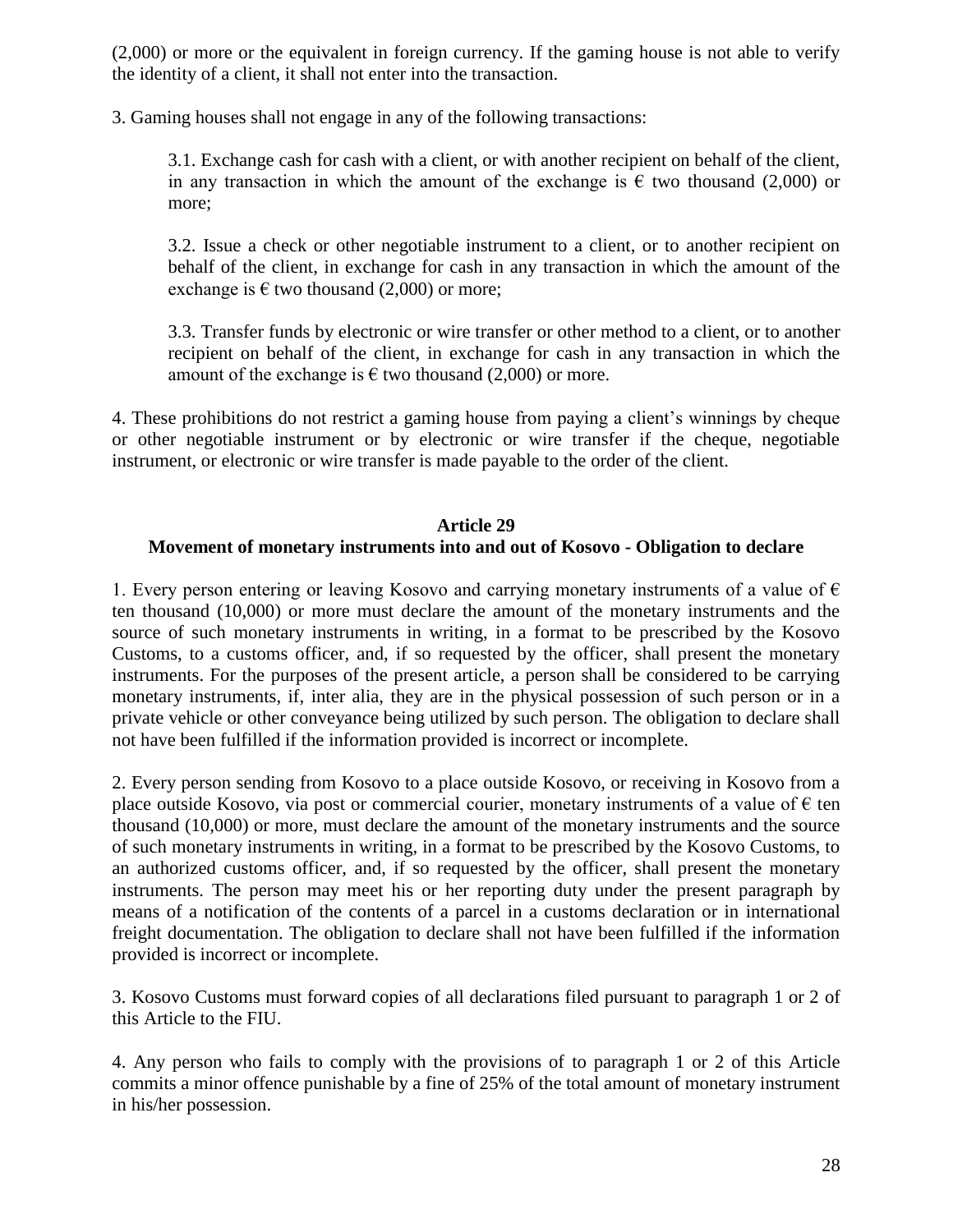5. The authorized customs officer shall issue to a person who has committed such a minor offence a written notification on a standard form stating the nature of the minor offence and the fine imposed which shall be payable to Kosovo Customs immediately.

6. If the fine imposed is not paid immediately, the authorized customs officer shall seize and retain 25% of the monetary instruments. If the monetary instruments are not divisible in the manner that permits the seizure and retention of the exact amount of the monetary instruments to be seized and retained, the authorized customs officer shall seize the greater amount which shall be as close in value as possible to such amount.

7. Upon seizure under paragraph 6 of this Article, the authorized custom officer shall issue to the concerned person a written receipt stating the relevant facts and the amount of the monetary instruments seized and retained.

8. The monetary instruments seized and retained in accordance with the present article, shall, where possible, beheld in the special non-interest bearing account in the name of the CBK or otherwise beheld in safe custody with CBK until such time as the fine is paid in full or as otherwise ordered by a Court of the competent jurisdiction or as otherwise provided in the present article.

9. A fine imposed pursuant to this article is without prejudice to any criminal proceedings against a person.

# **Movement of monetary instruments into and out of Kosovo - Prevention of Money Laundering and Terrorist Financing**

10. Kosovo Customs shall take all appropriate measures to prevent money laundering and terrorist financing and shall report any suspicious transactions or suspicious terrorist financing it detects in the course of its duties to the Financial Intelligence Unit. Kosovo Customs shall liaise with the FIU, prosecutors, police and other relevant bodies for the purpose of performing these duties.

11. In the course of their duties Customs officers may question and search natural persons, their baggage and means of transport and may seize and detain monetary instruments in accordance with this article. The Kosovo Customs and Excise Code shall apply equally in relation to monetary instruments as in relation to goods.

12. Kosovo Customs shall seize and detain:

12.1. any monetary instruments carried by a person entering or leaving Kosovo if they are in the value of  $\epsilon$  ten thousand (10,000) or more in excess of  $\epsilon$  ten thousand (10,000) and have not been declared in accordance with to paragraph 1 and 2 of this Article;

12.2. any monetary instruments carried by a person entering or leaving Kosovo if there is a reasonable suspicion that such monetary instruments are the proceeds of crime or were used or intended to be used to commit or facilitate money laundering or the predicate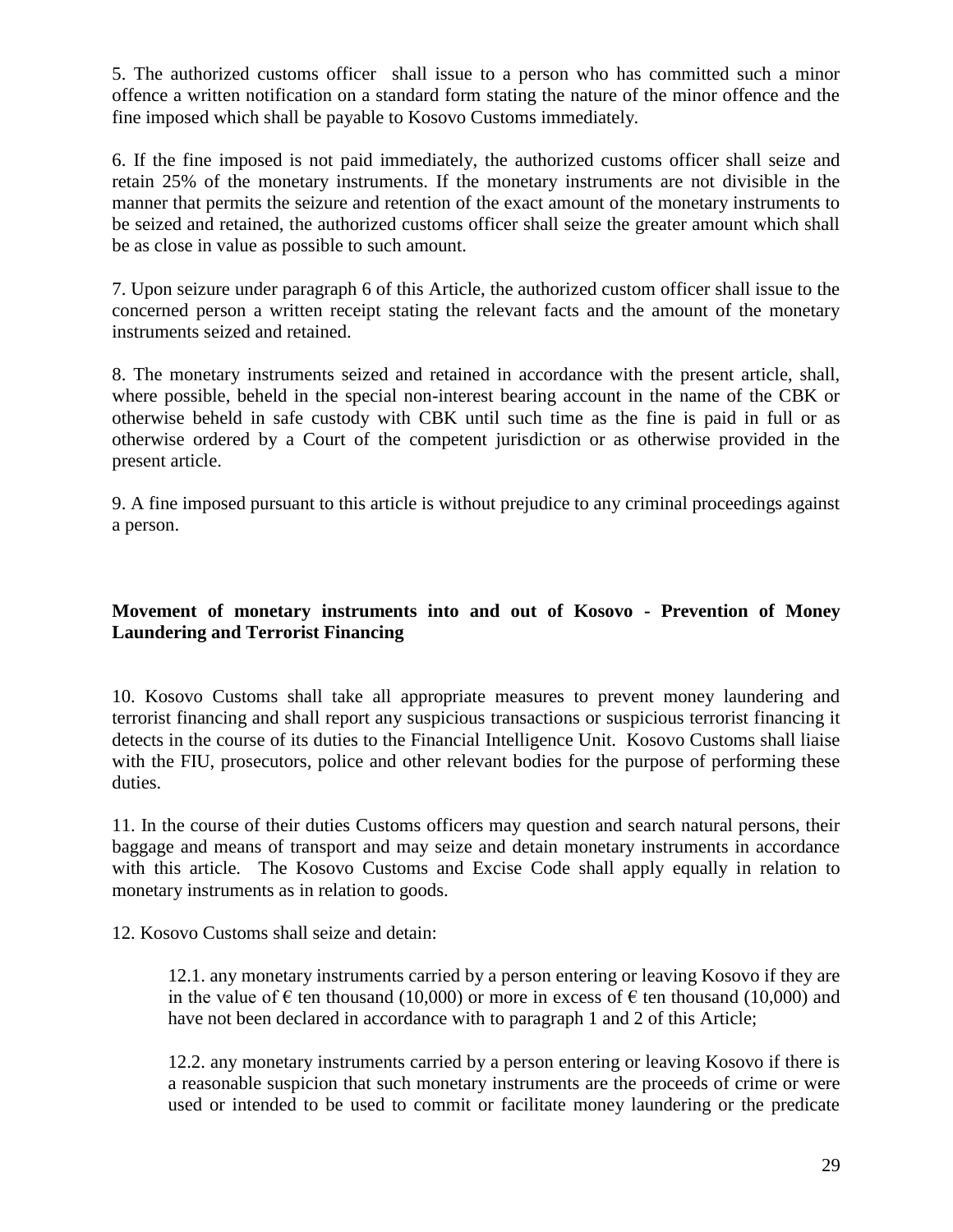criminal offence from which the proceeds of crime were derived or are related to terrorist financing.

13. Upon seizure under paragraph 12 of this Article, Kosovo Customs shall issue to the person concerned a written receipt stating the amount of the monetary instruments seized and retained, the relevant facts, also specifying whether any fine has been deducted from the amount seized in accordance with paragraph 4 of this Article.

14. Upon seizure of monetary instruments under paragraph 3 of this Article, Kosovo Customs, without delay, shall:

14.1. report the matter to the FIU;

14.2. notify the competent Prosecutor [to enable further investigations/action] and shall provide the competent Prosecutor with a copy of the written receipt given to the person concerned and with all other information required.

15. The monetary instruments seized and retained by Kosovo Customs in accordance with this article shall, where possible, be held in a special non-interest bearing account in the name of the CBK or otherwise be held in safe custody with the CBK until such time as the fine is paid in full or as otherwise ordered by a court of competent jurisdiction or as otherwise provided by this Law.

16. Where monetary instruments have been seized pursuant to paragraph 12 of this Article, within ten (10) days of notification under paragraph 14 of this Article the Prosecutor shall:

16.1. submit a motion for confiscation of the monetary instruments;

16.2. submit a motion for a temporary measure for securing the monetary instruments ; or

16.3. in writing, notify the person concerned, Kosovo Customs [and the FIU] that no action will be taken in relation to the property seized and that the person concerned may apply for the return of the monetary instruments in accordance with paragraph 17 of this Article.

17. If the Prosecutor gives a notification under sub-paragraph 16.3. paragraph 16 of this Article that no action shall be taken in relation to the monetary instruments seized, the Kosovo Customs shall return the monetary instruments to the person concerned on application by them.

18. If a person concerned is unable to collect in person the monetary instruments, he or she may:

18.1. grant a power of lawyer to another person authorizing such person to collect the seized monetary instruments on his or her behalf and/or provide the competent authority with a signed written and notarized document instructing such authority to return the monetary instruments to another named individual; or

18.2. submit a request in writing, addressed to the CBK, to deposit the monetary instruments in a special Kosovo Customs account in the name of such person until such time as the monetary instruments are collected personally by the person concerned or by a person authorized to do so in accordance with sub-paragraph 18.1 of this paragraph.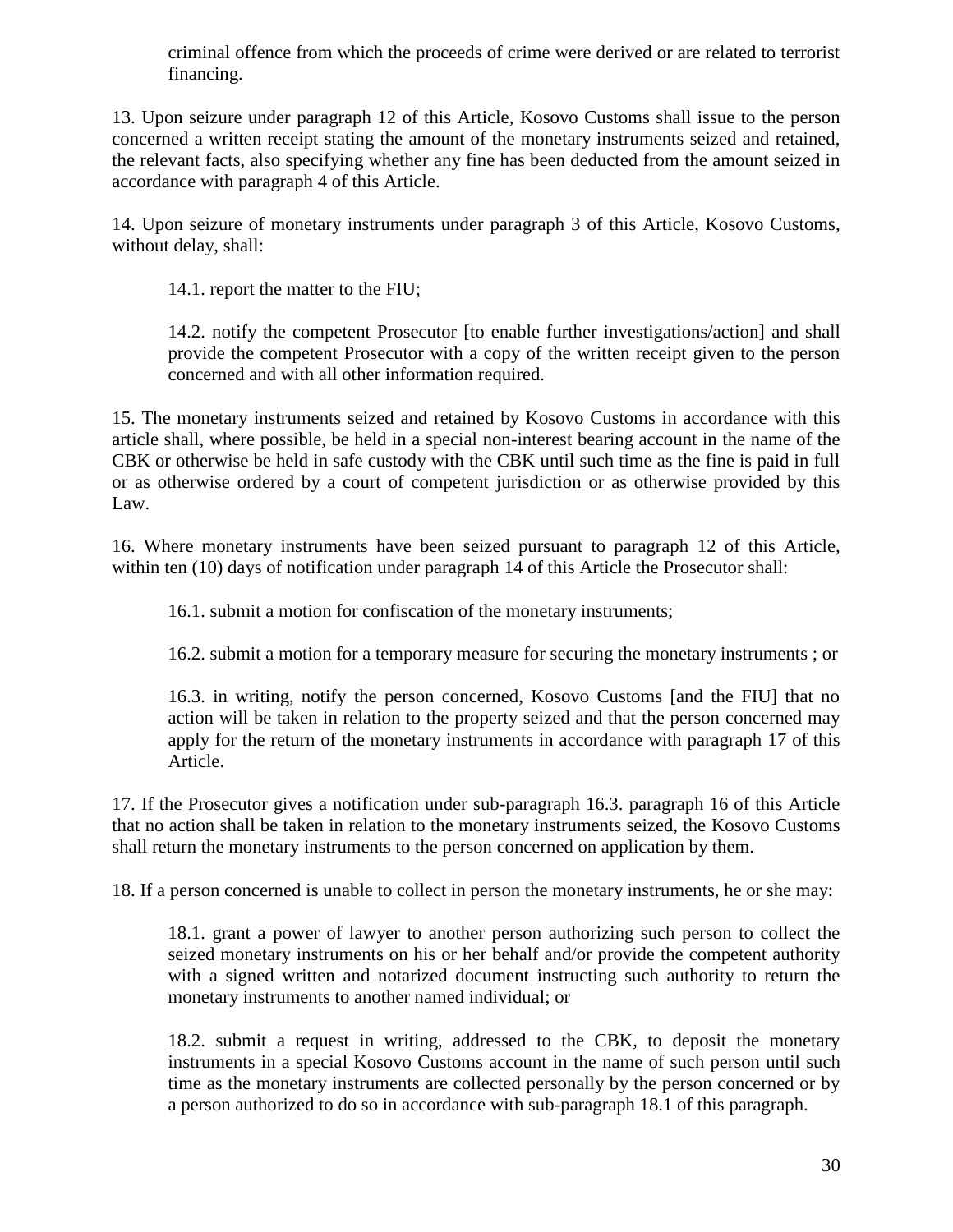19. If no application for return of monetary instruments is made in accordance with paragraph 18 of this Article or the monetary instruments are not collected within twelve (12) months from the date of closure of the procedure set forth in this article, the monetary instruments shall be forfeited to Kosovo Customs and deposited in the Kosovo Consolidated Budget.

20. In the course of their duties and especially when acting in accordance with sub-paragraph 12.2., paragraph 12.of this Article, Customs officers can arrest and detain a person under conditions prescribed by the chapter XXIV of provisional Criminal Code and when arresting and detaining person they shall be recognized as officers of the "police" for the purposes of the Provisional Criminal Code.

### **Article 30 Compliance inspections by FIU officials**

1. For reporting entities as determined in sub-paragraphs 1.4 to 1.8, paragraph 1 of Article 16 of this law, an official or officials of the FIU who have been authorized by the Director of the FIU for this purpose (hereafter an "authorized official or officials"), may, at any time during ordinary business hours, enter any premises other than a residence, if there is a reasonable suspicion that it contains records which are maintained pursuant to Articles 16 to 28 of this law or documents relevant to determining whether obligations under Articles 16 to 28 of this law have been complied with. The authorized official or officials may demand and inspect the records or documents; copy or otherwise reproduce any such record or document; and ask questions in order to locate and understand such records or documents. The authorized official or officials shall limit the inspection to that part of the premises in which the relevant records or documents are reasonably likely to be found and they shall only perform actions which are necessary for, and proportionate to, the purpose of inspection of such records.

2. The owner or person in charge of the premises being inspected and every person present in the premises shall give the authorized officials all reasonable assistance to enable them to carry out their responsibilities, including identifying the relevant records or documents and furnishing any information requested to enable the authorized officials to locate and understand such records or documents. Such persons shall also assist the authorized officials in accessing and copying or reproducing records and documents maintained electronically, and shall permit the use of any copying equipment located on the premises.

3. A person in premises subject to an inspection pursuant to paragraph 1 and 2 of this Article may refuse to allow the inspection or copying of a record or document if he or she asserts that:

3.1. it is not maintained pursuant to Articles 16 to 28 of this law and is not relevant to determining whether obligations under Articles 16 to 28 of this law have been complied with; or

3.2. it contains information that is subject to lawyer-client privilege.

4. In the event of such refusal, an authorized official conducting the inspection shall place the disputed record or document in an envelope or other appropriate container, which shall be sealed in the presence of the person or his or her representative, and signed by the official and the person or representative. The sealed record or document shall be presented within ten (10) days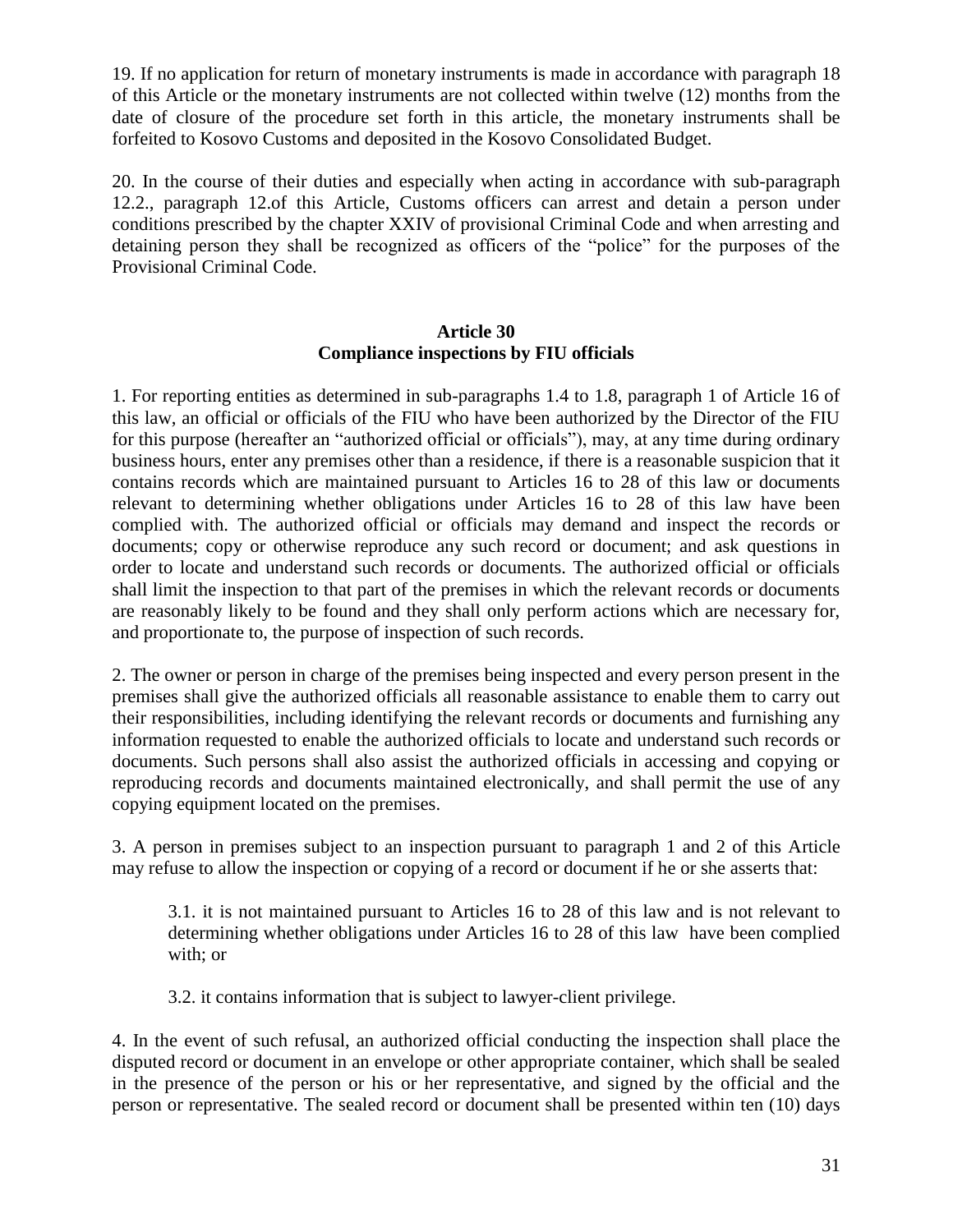to a Pre Trial Judge of the competent District Court, who shall inspect it, and determine whether it, or any part of it, is subject to inspection and copying pursuant to this article.

5. If a person considers that he or she has been the subject of actions under paragraph 1 and 2 of this Article which are unlawful, he or she may submit a complaint within thirty (30) days of the inspection to a Pre Trial Judge of the competent District Court who shall adjudicate on the lawfulness of the actions referred to in the complaint and decide on compensation where appropriate. Authorized officials of the FIU shall provide the Investigating Judge with such documents as he or she shall request and shall, on request, provide oral testimony.

# **CHAPTER IV SANCTIONS AND OFFENCES**

#### **Article 31 Administrative Sanctions**

1. A determination made by the FIU notifying the obligor of a failure to comply with the requirements under sub-paragraph 1.3, paragraph 1 Article 14 of this law shall constitute a violation of the obligations set under the this Law which shall be subject to an administrative sanction in a form of a fine of  $\epsilon$  five hundred (500) for each day of non-compliance following the date of notification.

2. The imposition of the sanction may be contested before a court of competent jurisdiction.

### **Article 32 Criminal Offences**

1. District Courts shall have jurisdiction for all criminal offences under this Article.

### **Money Laundering**

2. Whoever, knowing or having cause to know that certain property is proceeds of some form of criminal activity, and which property is in fact proceeds of crime, or whoever, believing that certain property is proceeds of crime based on representations made as part of a covert measure conducted pursuant to Chapter XXIX of the Criminal Procedure Code of Kosovo:

2.1. converts or transfers, or attempts to convert or transfer, the property for the purpose of concealing or disguising the nature, source, location, disposition, movement or ownership of the property;

2.2. converts or transfers, or attempts to convert or transfer, the property for the purpose of assisting any person who is involved in, or purportedly involved in, the commission of the criminal offence that produced the property to evade the legal consequences, or apparent legal consequences, of his or her actions;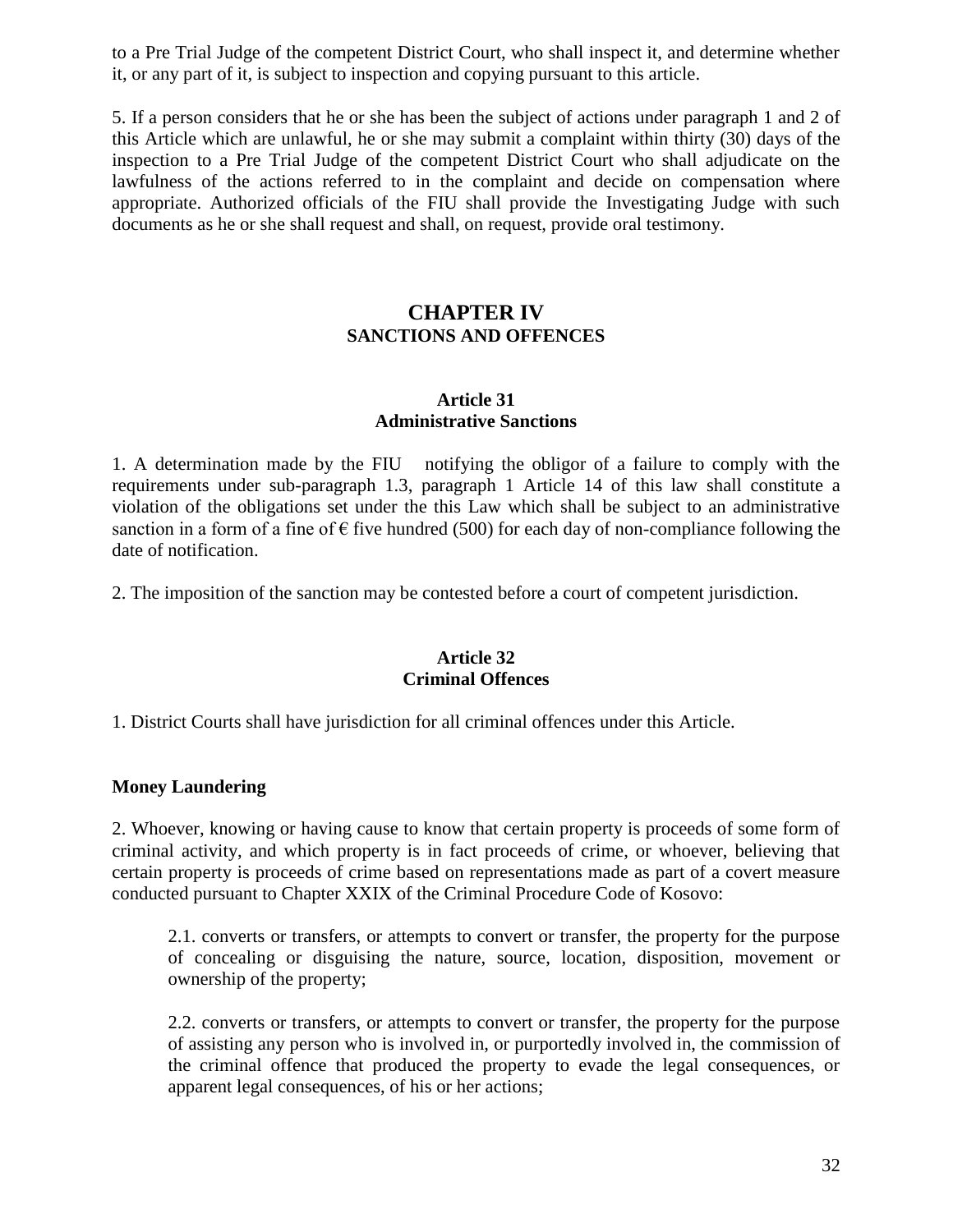2.3. converts or transfers, or attempts to convert or transfer, the property for the purpose of avoiding a reporting obligation under this Law;

2.4. converts or transfers, or attempts to convert or transfer, the property for the purpose of promoting the underlying criminal activity; or

2.5. acquires, possesses or uses, or attempts to acquire, possess or use, the property;

2.6. conceals or disguises the true nature, source, location, disposition, movement, rights with respect to, or ownership of property, or from an act of participation in such activity;

2.7. participates in, associates to commit and aids, abets, facilitates and counsels the commission of any of the actions mentioned in sub-paragraphs 2.1 to 2.6 of this paragraph,

2.8. commits a criminal offence punishable by a term of imprisonment of up to ten (10) years and a fine of up to three (3) times the value of the property which is the subject of the criminal offence.

3. For purposes of paragraph 2 of this Article, representations may be a basis for the belief that certain property constitutes the proceeds of crime, even if those representations only indirectly support the belief that the property constitutes the proceeds of crime.

4. Without prejudice to the applicable criminal law with regard to a person who has committed related criminal offences outside the scope of the present paragraph:

4.1. a person may be convicted of the criminal offence of money laundering, even if he or she has not been convicted at any time of the predicate criminal offence from which the proceeds of crime in the criminal offence of money laundering were derived;

4.2. the same person may be prosecuted and convicted in separate proceedings of the criminal offences of money laundering and the predicate criminal offence from which the proceeds of crime in the criminal offence of money laundering were derived; and

4.3. the Courts of Kosovo may have jurisdiction over a criminal offence of money laundering, even if they do not have territorial jurisdiction over the predicate criminal offence from which the proceeds of crime in the criminal offence of money laundering were derived, since it has been committed outside Kosovo.

### **Article 33 Other Criminal Offences**

1. District Courts shall have jurisdiction for all criminal offences under this Article.

2. Whoever, in providing any information, or in making reports, certifications or declarations pursuant to Article 17, paragraphs 2 and 3 of Article 18, paragraphs 1 and 2 of Article 19, paragraph 3 of Article 20, paragraph 2 of Article 21, paragraphs 1, 2 and 3 of Article 22, paragraphs 4 to 7 of Article 24, paragraphs 3 to 6 of Article 25, paragraphs 3 to 8 of Article 26, paragraph 2 of Article 27, paragraphs 2 and 3 of Article 28 of this Law, knowingly: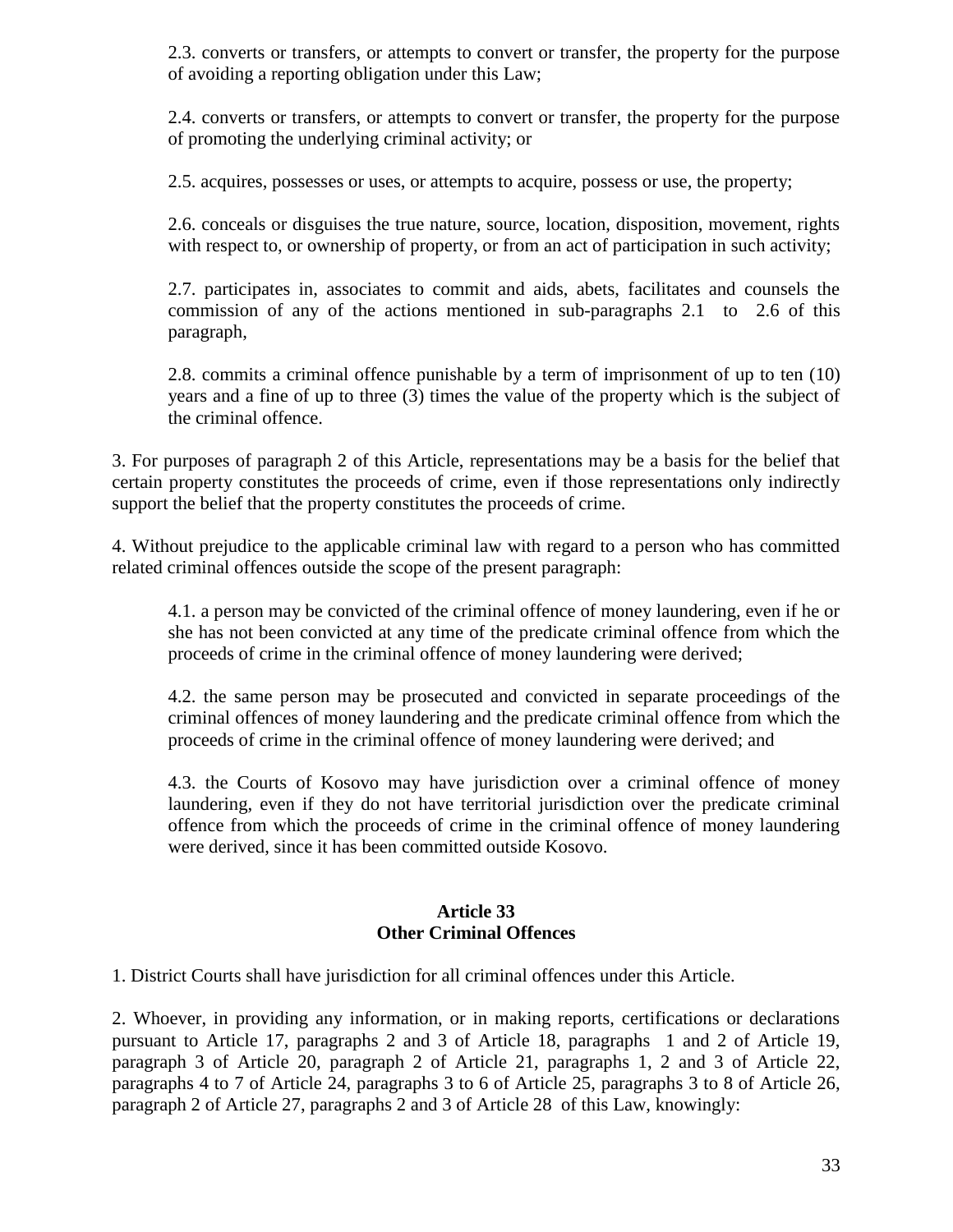2.1. makes any materially false statement or willfully omits to disclose material information; or

2.2. makes or uses any document knowing the document to contain a materially false statement or entry, a material omission or a material error;

2.3. commits a criminal offence punishable by imprisonment of up to five (5) years and a fine of up to  $\epsilon$  one hundred thousand (100.000).

3. Whoever willfully:

3.1. destroys or removes any record which must be maintained pursuant to paragraph 7 of Article 18, paragraph 3 of Article 20, paragraph 4 of Article 24 or paragraph 3 of Article 25 of this law;

3.2. fails to make a report in accordance with paragraph 1 and 2 of Article 22, paragraph 5 of Article 24, paragraph 4 of Article 25, paragraph 3 of Article 26 or paragraph 3 of Article 28 of this law;

3.3. commits a criminal offence punishable by imprisonment of up to two (2) years and a fine of up to  $\epsilon$  one hundred thousand (100.000). If any criminal offence provided for in this paragraph is committed with the intent to obstruct a regulatory or law enforcement function, the offender shall be punished by imprisonment of up to five (5) years and a fine of up to  $\epsilon$  one hundred thousand (100.000).

4. A person acting as a bank or financial institution, or an officer, director, agent or employee of a bank or financial institution, who willfully violates paragraph 4 Article 22 of this Law commits a criminal offence punishable by imprisonment of up to two (2) years and/or a fine of up to  $\epsilon$  one hundred thousand (100.000).. If any criminal offence specified in this paragraph is committed with the intent to obstruct any regulatory or law enforcement function, the offender shall be punished by imprisonment of up to five (5) years and/or a fine of up to  $\epsilon$  one hundred thousand (100.000).

5. Whoever willfully accepts or disburses currency in violation of Article 24 or 25 of this Law commits a criminal offence punishable by imprisonment of up to two (2) years and a fine of up to  $\epsilon$  five thousand (5.000) or twice the amount of the currency accepted or disbursed, whichever is greater.

6. An official of the FIU who willfully:

6.1. reports information or discloses information pursuant to paragraph 1 and 2 of Article 15 of this law, or discloses information to a Prosecutor or a court, knowing such information to contain a material falsehood, a material omission or a material error;

6.2. destroys or removes any record which shall be collected by the FIU pursuant to this Law, other than as provided for in a document retention and destruction policy established by the FIU; or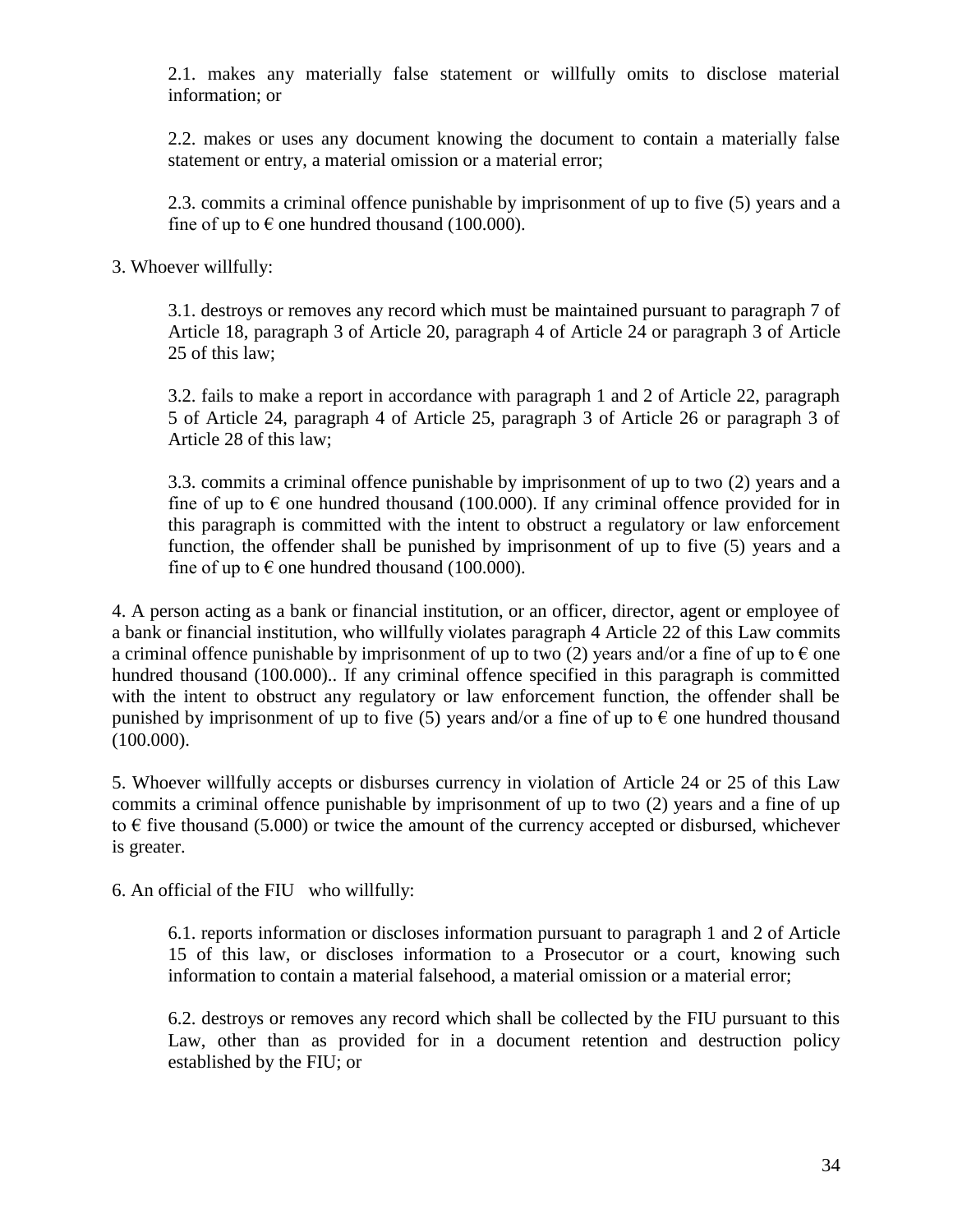6.3. discloses any information described in paragraph 1 of Article 15 of this law other than as provided by paragraph 2 of Article 15 of this law, unless authorized in writing by the Director of the FIU,

6.4. commits a criminal offence punishable by imprisonment of up to two (2) years and a fine of up to  $\epsilon$  one hundred thousand (100.000). If the criminal offence set forth in this paragraph is committed with the intent to obstruct a regulatory or law enforcement function, the offender shall be punished by imprisonment of up to ten (10) years and a fine of up to  $\epsilon$  one hundred thousand (100.000).

7. Information or the failure to provide information may be material even if the recipient is not influenced or misled by it.

8. Whoever acts as a bank or financial institution as defined in the present Regulation without registering in accordance with section 3.1 of the Banking Regulation, commits a criminal offence punishable by imprisonment of up to one (1) year and a fine of up to  $\epsilon$  one hundred thousand (100.000).

9. Whoever unlawfully refuses or obstructs an inspection lawfully undertaken pursuant to paragraph 1 and 3 of Article 30 of this law, or willfully conceals records which shall be kept and presented pursuant to this Law, commits a criminal offence punishable by imprisonment of up to one year and a fine of up to  $\epsilon$  one hundred thousand (100.000).

10. Whoever willfully violates a ruling ordering a temporary measure for securing property under Article 34 of this law, commits a criminal offence punishable by imprisonment of up to five (5) years of imprisonment and a fine of up to  $\epsilon$  one hundred thousand (100.000).

11. For the purposes of paragraph 2, 6, 9 and 10 of Article 32 of this law, a "willful" act is an act which is performed not only intentionally, but also deliberately and is not performed unintentionally, carelessly or accidentally.

### **Article 34 Criminal Liability of Legal Persons**

1. If a legal person commits an offence under this Law, every director and other person concerning in the management of the legal person (and any person purporting to act in such capacity) commits the offence unless that person proves that:

1.1. the offence was committed without his or her consent or knowledge; and

1.2. the person took reasonable steps to prevent the commission of the offence as ought to have been exercised by that person having regard to the nature of his or her functions in that capacity.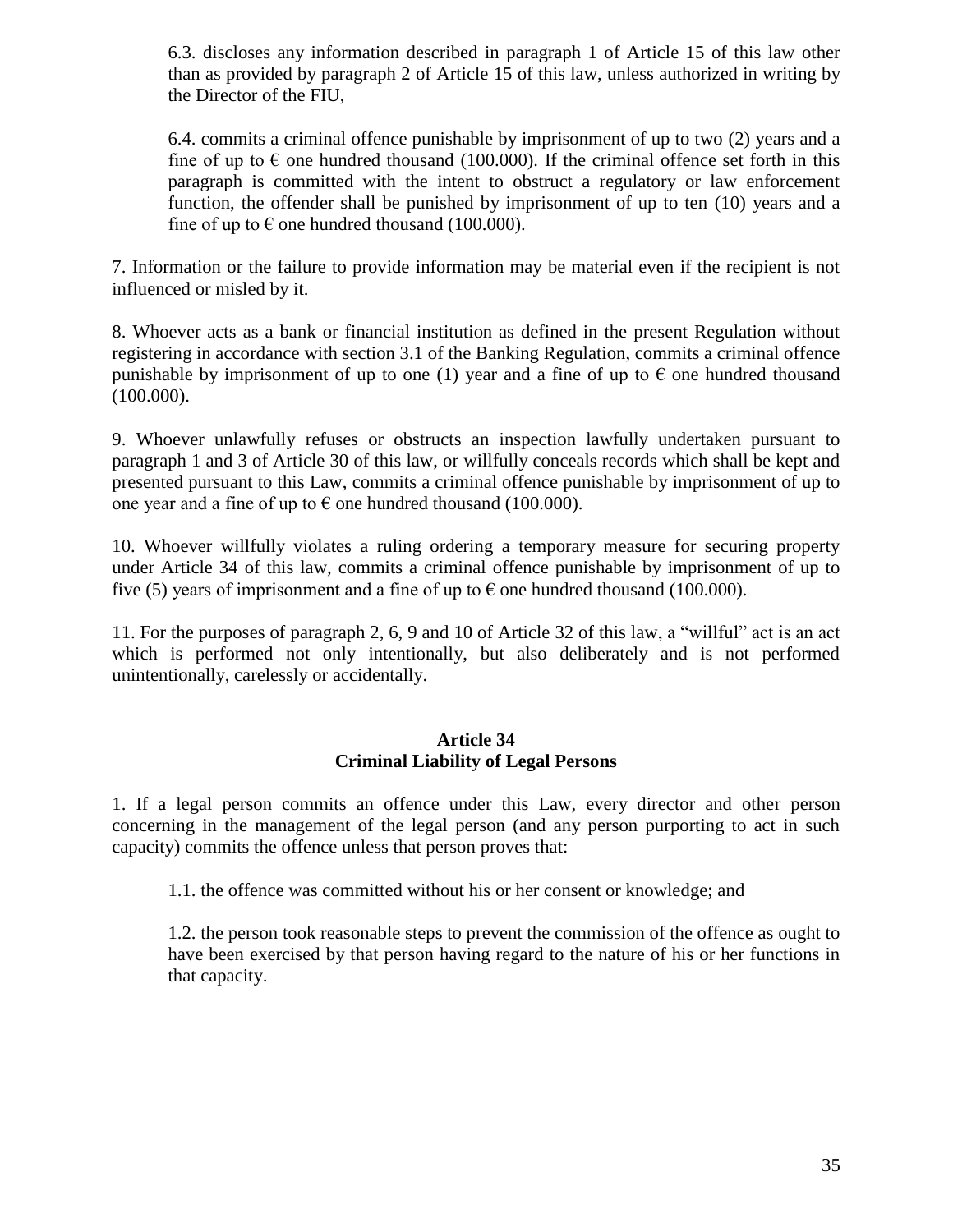### **Article 35 Exemption from Liability**

Notwithstanding any contrary provisions of applicable law, no civil or criminal liability action may be brought nor any professional sanction taken against any person or entity based solely on the good faith transmission of information, submission of reports, or other action taken pursuant to this Law, or the voluntary good faith transmission of any information concerning a suspicious act or transaction, suspected money laundering or suspected financing of terrorist activities to the FIU.

# **CHAPTER V INTERNATIONAL CO-OPERATION**

### **Article 36 Purpose and Scope**

1. The competent authorities of Kosovo undertake to afford the widest possible measure of cooperation to the authorities of foreign jurisdictions for purposes of information exchange, investigations and court proceedings, in relation to temporary measures for securing property and orders for confiscation relating to instrumentalities of money laundering and proceeds of crime, and for purposes of prosecution of the perpetrators of money laundering and terrorist activity.

2. The procedures for affording cooperation under paragraph 1 of this Article are set forth in this Chapter and in such other relevant provisions of the applicable law as do not conflict with it.

3. A request under this Article shall be sent through diplomatic channels pursuant to laws and agreements in force, who shall forward it to the Director of the Department for Legal Affairs of the Ministry of Justice.

# **CHAPTER VI PROFESSIONAL SECRECY**

### **Article 37 Professional Secrecy**

1. Notwithstanding any contrary provisions of applicable law, professional secrecy may not be invoked as a ground for refusal to provide information that:

1.1. shall be disclosed pursuant to this Law; or

1.2. Is collected and maintained pursuant to this Law and is sought by either the FIU or the police in connection with an investigation that relates to money laundering and is ordered by, or carried out under the supervision of, a Prosecutor or Pre-Trial Judge.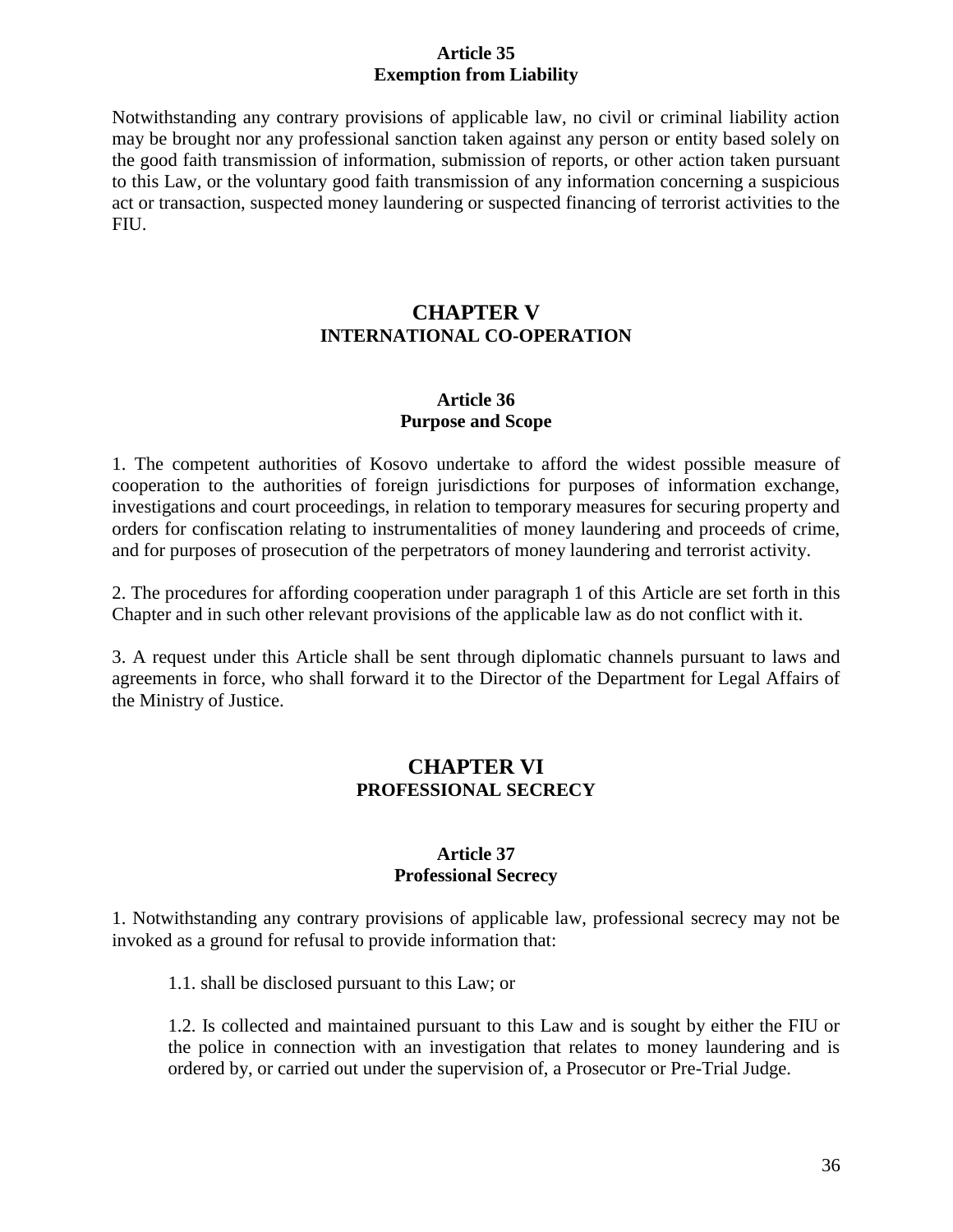2. This Article shall be without prejudice to sub-paragraph 3.2, paragraph 3 of Article 30 of this law.

# **CHAPTER VII FINAL PROVISIONS**

### **Article 38 Implementation**

Ministry of Economy and Finance may issue administrative instructions for the implementation of this Law.

### **Article 39 Repeal Provisions**

This Law repeals and replaces UNMIK Regulation 2004/2 on the Deterrence of Money Laundering and Related Criminal Offences.

# **CHAPTER VIII TRANSITIONAL PROVISIONS**

#### **Article 40 Transitional Provisions EULEX to Kosovo**

All data collected by FIC, according to UNMIK Regulation 2004/02 shall be transferred to FIU. After the transfer of responsibilities from the FIC to the FIU and for the duration of its mandate, EULEX Kosovo shall have the necessary authority to effectively carry out its mandate in the field of Rule of Law as are set forth in the relevant legal instruments. Relevant aspects of the transition of responsibilities from FIC to FIU, EULEX Kosovo activities, cooperation and access to information shall be agreed upon in a separate arrangement between EULEX Kosovo and Ministry of Finance and Economy.

### **Article 41**

Notwithstanding any provision of this Law or any other law, the Minister of Economy and Finance may delegate to a third party the authority to perform functions assigned to it by this Law or any other law, subject to arrangements between MEF and such third party.